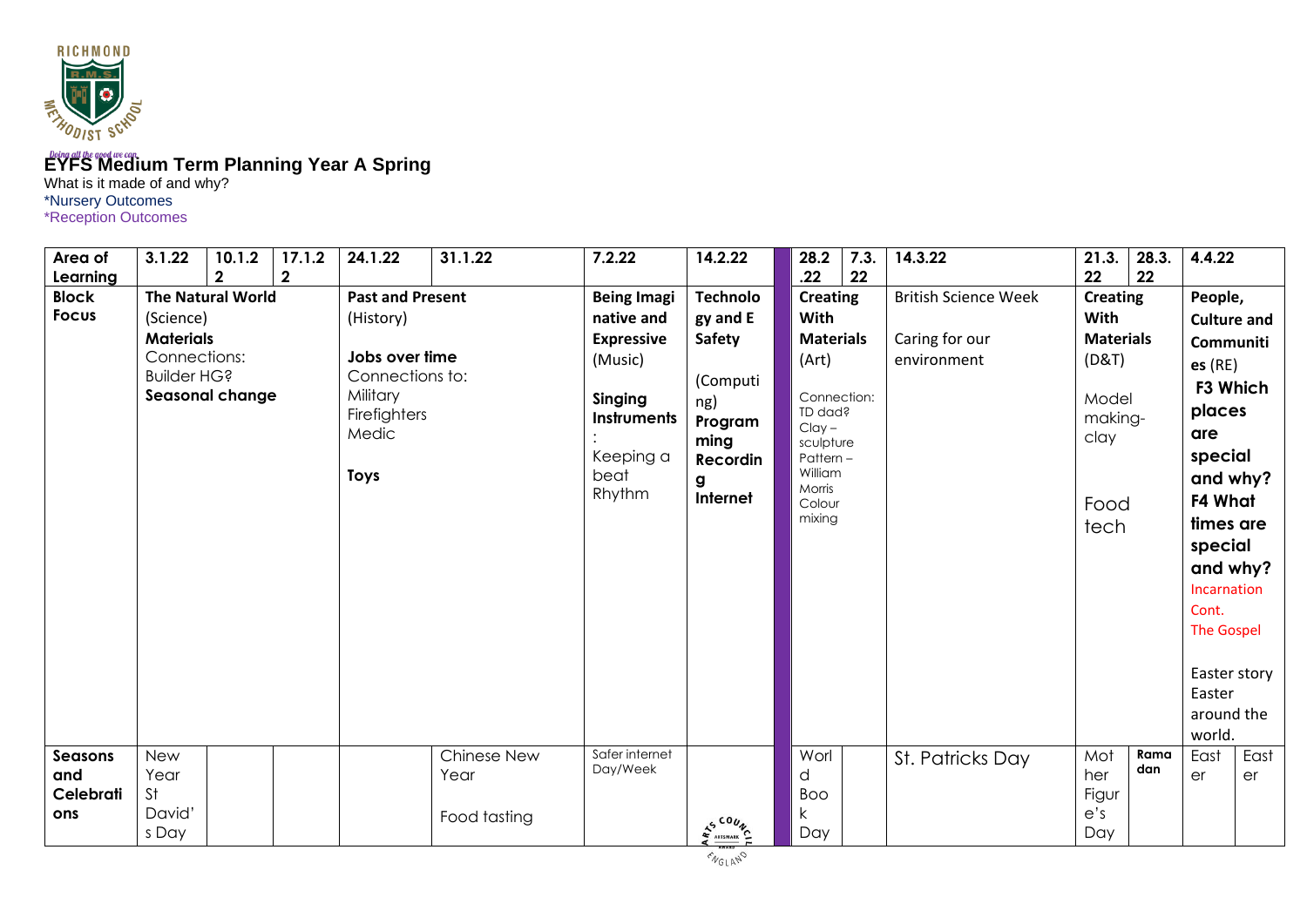| RICHMOND<br><b>Predicted</b>   |                                                                                                                                  |                                                                                                                   |                                                                                                             |                                                                                         | Fair<br>Trade<br>Fortni<br>ght<br>Panc<br>ake<br>Day<br>$\mathsf{S}\mathsf{t}$<br>Davi<br>d's<br>Day |                                                                                                               |                                                             |    |  |
|--------------------------------|----------------------------------------------------------------------------------------------------------------------------------|-------------------------------------------------------------------------------------------------------------------|-------------------------------------------------------------------------------------------------------------|-----------------------------------------------------------------------------------------|------------------------------------------------------------------------------------------------------|---------------------------------------------------------------------------------------------------------------|-------------------------------------------------------------|----|--|
| Predicte<br>d Texts            | 22327<br><b>PAPER</b> EXPER<br><b>BUREA DIFFERE</b><br>https://www.twinkl.co.u<br>k/resource/t-t-2566765-<br>materials-book-list | https://www.twinkl.co.uk<br>/resource/the-old-toy-<br>room-ebook-t-or-1122<br>The<br>Old<br>sele-1<br>Toy<br>Room | <b>OULLAR IS A ME</b><br>essica Love<br><b>FERFECTLY</b><br>NORMAN<br>On the Way<br>Jill<br>Murphy<br>Focus | WEBSTER'S<br>friend<br>WEBSTER'S<br>em@il<br>HANNAH WHALEY<br>Smartie<br>the<br>Penguin | Julia<br>Donalds<br>on<br>Focus                                                                      | TIDY<br>https://www.twinkl.co.<br>uk/resource/t-l-54501-<br>the-messy-magpie-<br>ebook<br>Harry and the Ocean | OLIVER JEFFERS<br>HOME<br>WHA <sub>1</sub><br>OLIVER SEFFER | 四郎 |  |
| Christia<br>n<br><b>Values</b> | Perseverance                                                                                                                     |                                                                                                                   |                                                                                                             |                                                                                         | Justice                                                                                              |                                                                                                               |                                                             |    |  |
|                                |                                                                                                                                  |                                                                                                                   |                                                                                                             | E ARTSWARE COUNCE                                                                       |                                                                                                      |                                                                                                               |                                                             |    |  |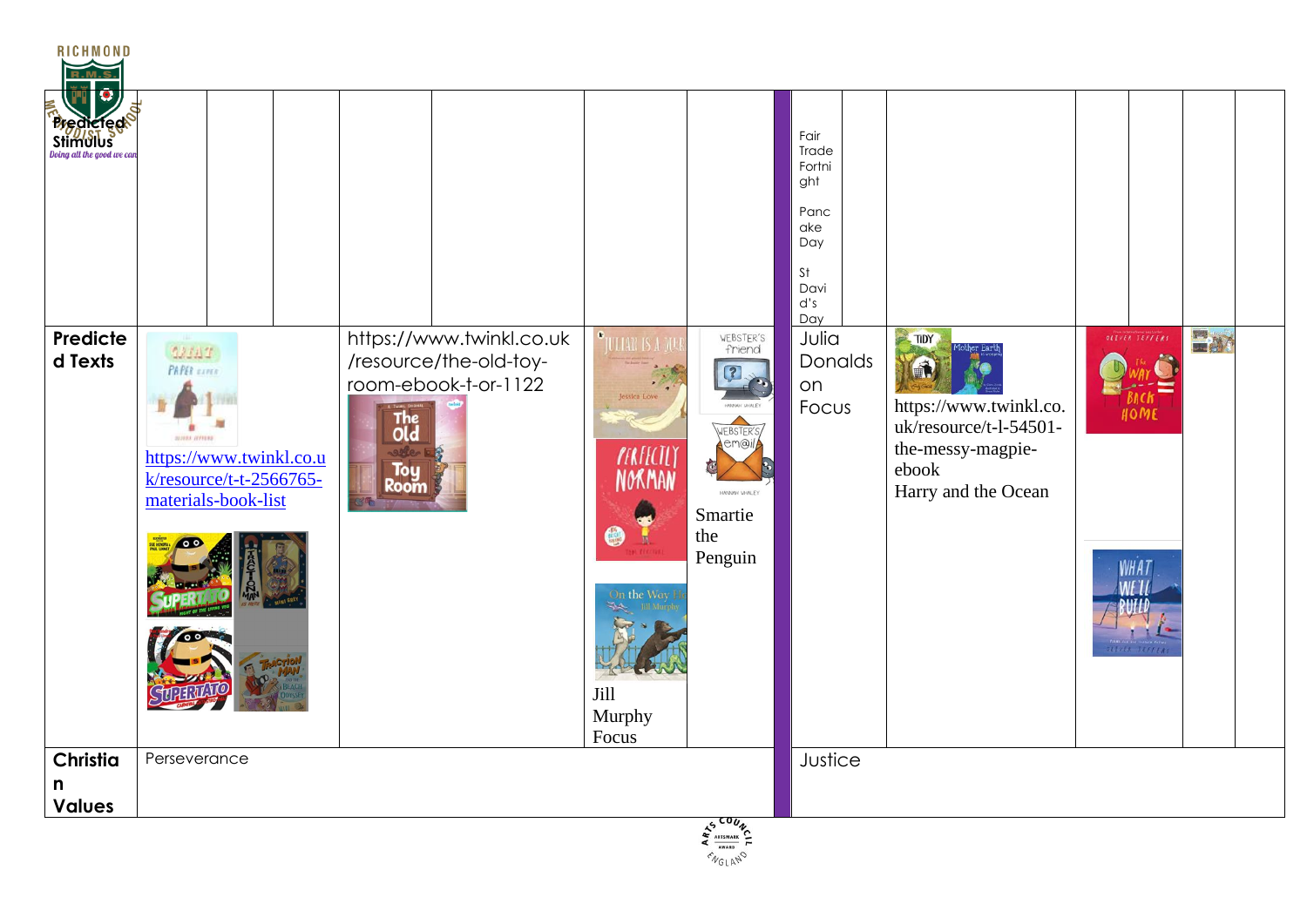| <b>RICHMOND</b>                                              |                                                                                                                                                                                                                                                                                                                                                                                                                                                                                               |                                                                                                                                                                                                                                                                                                                               |                                                                                                                                                                                                                                                                                                                                                                                                                                                                                                                                                                                                                                                                                                                                                                                                                       |  |  |  |
|--------------------------------------------------------------|-----------------------------------------------------------------------------------------------------------------------------------------------------------------------------------------------------------------------------------------------------------------------------------------------------------------------------------------------------------------------------------------------------------------------------------------------------------------------------------------------|-------------------------------------------------------------------------------------------------------------------------------------------------------------------------------------------------------------------------------------------------------------------------------------------------------------------------------|-----------------------------------------------------------------------------------------------------------------------------------------------------------------------------------------------------------------------------------------------------------------------------------------------------------------------------------------------------------------------------------------------------------------------------------------------------------------------------------------------------------------------------------------------------------------------------------------------------------------------------------------------------------------------------------------------------------------------------------------------------------------------------------------------------------------------|--|--|--|
|                                                              | None the Number - Oliver Jeffers                                                                                                                                                                                                                                                                                                                                                                                                                                                              | Six Dinner Sid - Inga Moore                                                                                                                                                                                                                                                                                                   | How do Dinosaurs Count to 10? - Yolen & Teague                                                                                                                                                                                                                                                                                                                                                                                                                                                                                                                                                                                                                                                                                                                                                                        |  |  |  |
|                                                              | Zero is the Leaves on the Tree - Betsy Franco                                                                                                                                                                                                                                                                                                                                                                                                                                                 | Kipper's Toybox - Mick Inkpen                                                                                                                                                                                                                                                                                                 | One Gorilla - Atsuko Morozumi                                                                                                                                                                                                                                                                                                                                                                                                                                                                                                                                                                                                                                                                                                                                                                                         |  |  |  |
| <b>Predicle</b>                                              | A Squash and a Squeeze - Julia Donaldson                                                                                                                                                                                                                                                                                                                                                                                                                                                      | Sidney the Silly Only Eats Six - M W Penn                                                                                                                                                                                                                                                                                     | Mouse Count - Ellen Stoll Walsh                                                                                                                                                                                                                                                                                                                                                                                                                                                                                                                                                                                                                                                                                                                                                                                       |  |  |  |
| $d_a$ <b><i>Jexts</i></b>                                    | Room on the Broom - Julia Donaldsor                                                                                                                                                                                                                                                                                                                                                                                                                                                           | Anno's Counting Book - Mitsumasa Anno                                                                                                                                                                                                                                                                                         | Nine Naughty Kittens - Linda Jenny                                                                                                                                                                                                                                                                                                                                                                                                                                                                                                                                                                                                                                                                                                                                                                                    |  |  |  |
|                                                              | Spy Numbers - Jean Marzello                                                                                                                                                                                                                                                                                                                                                                                                                                                                   | What the Ladybird Heard - Julia Donaldson                                                                                                                                                                                                                                                                                     | Feast for 10 - Cathryn Falwell                                                                                                                                                                                                                                                                                                                                                                                                                                                                                                                                                                                                                                                                                                                                                                                        |  |  |  |
|                                                              | Who Sank the Boat - Pamela Allen                                                                                                                                                                                                                                                                                                                                                                                                                                                              | Simon's Sock - Sue Hendra                                                                                                                                                                                                                                                                                                     | Cockatoos - Quentin Blake                                                                                                                                                                                                                                                                                                                                                                                                                                                                                                                                                                                                                                                                                                                                                                                             |  |  |  |
|                                                              | Balancing Act - Ellen Stoll Walsh                                                                                                                                                                                                                                                                                                                                                                                                                                                             | Pairs! In the Garden - Smriti Prasadam-Halls                                                                                                                                                                                                                                                                                  | Mr Magnolia - Quentin Blake                                                                                                                                                                                                                                                                                                                                                                                                                                                                                                                                                                                                                                                                                                                                                                                           |  |  |  |
|                                                              | A Beach for Albert - Eleanor May                                                                                                                                                                                                                                                                                                                                                                                                                                                              |                                                                                                                                                                                                                                                                                                                               | Ten Black Dots - Donald Crews                                                                                                                                                                                                                                                                                                                                                                                                                                                                                                                                                                                                                                                                                                                                                                                         |  |  |  |
|                                                              | Anno's Counting book - Mitsumasa Anno                                                                                                                                                                                                                                                                                                                                                                                                                                                         | The Giraffe who got a Knot - John Bush                                                                                                                                                                                                                                                                                        | The Napping House - Audrey Wood & Don Wood                                                                                                                                                                                                                                                                                                                                                                                                                                                                                                                                                                                                                                                                                                                                                                            |  |  |  |
|                                                              | The Ugly Five - Julia Donaldson                                                                                                                                                                                                                                                                                                                                                                                                                                                               | Titch - Pat Hutchins                                                                                                                                                                                                                                                                                                          | Engines Engines - L Bruce & S Waterhouse                                                                                                                                                                                                                                                                                                                                                                                                                                                                                                                                                                                                                                                                                                                                                                              |  |  |  |
|                                                              | The Blue Balloon - Mick Inkpen                                                                                                                                                                                                                                                                                                                                                                                                                                                                | Tall - Jez Alborough                                                                                                                                                                                                                                                                                                          | Mouse Shapes - Ellen Stoll Walsh                                                                                                                                                                                                                                                                                                                                                                                                                                                                                                                                                                                                                                                                                                                                                                                      |  |  |  |
|                                                              |                                                                                                                                                                                                                                                                                                                                                                                                                                                                                               | Jack and the Beanstalk - Traditional                                                                                                                                                                                                                                                                                          | Changes Changes - Pat Hutchins                                                                                                                                                                                                                                                                                                                                                                                                                                                                                                                                                                                                                                                                                                                                                                                        |  |  |  |
|                                                              |                                                                                                                                                                                                                                                                                                                                                                                                                                                                                               | Jim and the Beanstalk - Raymond Briggs                                                                                                                                                                                                                                                                                        | Pattern Bugs - Trudy Harris                                                                                                                                                                                                                                                                                                                                                                                                                                                                                                                                                                                                                                                                                                                                                                                           |  |  |  |
|                                                              |                                                                                                                                                                                                                                                                                                                                                                                                                                                                                               | Mr Wolf's Week - Colin Hawkins                                                                                                                                                                                                                                                                                                | Busy Busy Busy - Haneul Ddang                                                                                                                                                                                                                                                                                                                                                                                                                                                                                                                                                                                                                                                                                                                                                                                         |  |  |  |
|                                                              |                                                                                                                                                                                                                                                                                                                                                                                                                                                                                               | Jasper's Beanstalk - Nick Butterworth                                                                                                                                                                                                                                                                                         | Pattern Fish - Trudy Harris                                                                                                                                                                                                                                                                                                                                                                                                                                                                                                                                                                                                                                                                                                                                                                                           |  |  |  |
| C & L<br>Listening,<br>Attention<br>and<br>Understa<br>nding | • Listens to others in one-to-one or small groups, when conversation interests them<br>• Listens to familiar stories with increasing attention and recall<br>Focusing attention – can still listen or do, but can change their own focus of attention<br>• Is able to follow directions (if not intently focused)<br>• Understands use of objects (e.g. Which one do we cut with?)<br>selecting correct picture<br>and put them in the box<br>• Beginning to understand why and how questions | • Joins in with repeated refrains and anticipates key events and phrases in rhymes and stories •<br>• Shows understanding of prepositions such as under, on top, behind by carrying out an action or<br>• Responds to instructions with more elements, e.g. Give the big ball to me; collect up all the blocks                | • Listens to others in one-to-one or small groups, when conversation interests<br>them<br>• Listens to familiar stories with increasing attention and recall<br>• Joins in with repeated refrains and anticipates key events and phrases in<br>rhymes and stories • Focusing attention – can still listen or do, but can change<br>their own focus of attention<br>• Is able to follow directions (if not intently focused)<br>. Understands use of objects (e.g. Which one do we cut with?)<br>• Shows understanding of prepositions such as under, on top, behind by<br>carrying out an action or selecting correct picture<br>. Responds to instructions with more elements, e.g. Give the big ball to me;<br>collect up all the blocks and put them in the box<br>• Beginning to understand why and how questions |  |  |  |
|                                                              | not absorbed by activity<br>long periods; can both listen and do for short span<br>• Beginning to understand humour, e.g. nonsense rhymes, jokes<br>• Able to follow a story without pictures or props<br>• Listens and responds to ideas expressed by others in conversation or discussion<br>• Understands questions such as who; why; when; where and how                                                                                                                                  | • Shows variability in listening behaviour; may move around and fiddle but still be listening or sit still but<br>• May indicate two-channelled attention, e.g. paying attention to something of interest for short or<br>• Understands a range of complex sentence structures including negatives, plurals and tense markers | . Shows variability in listening behaviour; may move around and fiddle but still<br>be listening or sit still but not absorbed by activity<br>• May indicate two-channelled attention, e.g. paying attention to something<br>of interest for short or long periods; can both listen and do for short span<br>• Understands a range of complex sentence structures including negatives,<br>plurals and tense markers<br>• Beginning to understand humour, e.g. nonsense rhymes, jokes<br>• Able to follow a story without pictures or props<br>• Listens and responds to ideas expressed by others in conversation or<br>discussion<br>• Understands questions such as who; why; when; where and how                                                                                                                   |  |  |  |
| C&L<br>Speaking                                              | • Beginning to use more complex sentences to link thoughts (e.g. using and, because)<br>• Able to use language in recalling past experiences<br>• Can retell a simple past event in correct order (e.g. went down slide, hurt finger)<br>• Uses talk to explain what is happening and anticipate what might happen next                                                                                                                                                                       | . Questions why things happen and gives explanations. Asks e.g. who, what, when, how<br>ARTSMARK                                                                                                                                                                                                                              | • Beginning to use more complex sentences to link thoughts (e.g. using and,<br>becausel<br>• Able to use language in recalling past experiences<br>• Can retell a simple past event in correct order (e.g. went down slide, hurt<br>finger)                                                                                                                                                                                                                                                                                                                                                                                                                                                                                                                                                                           |  |  |  |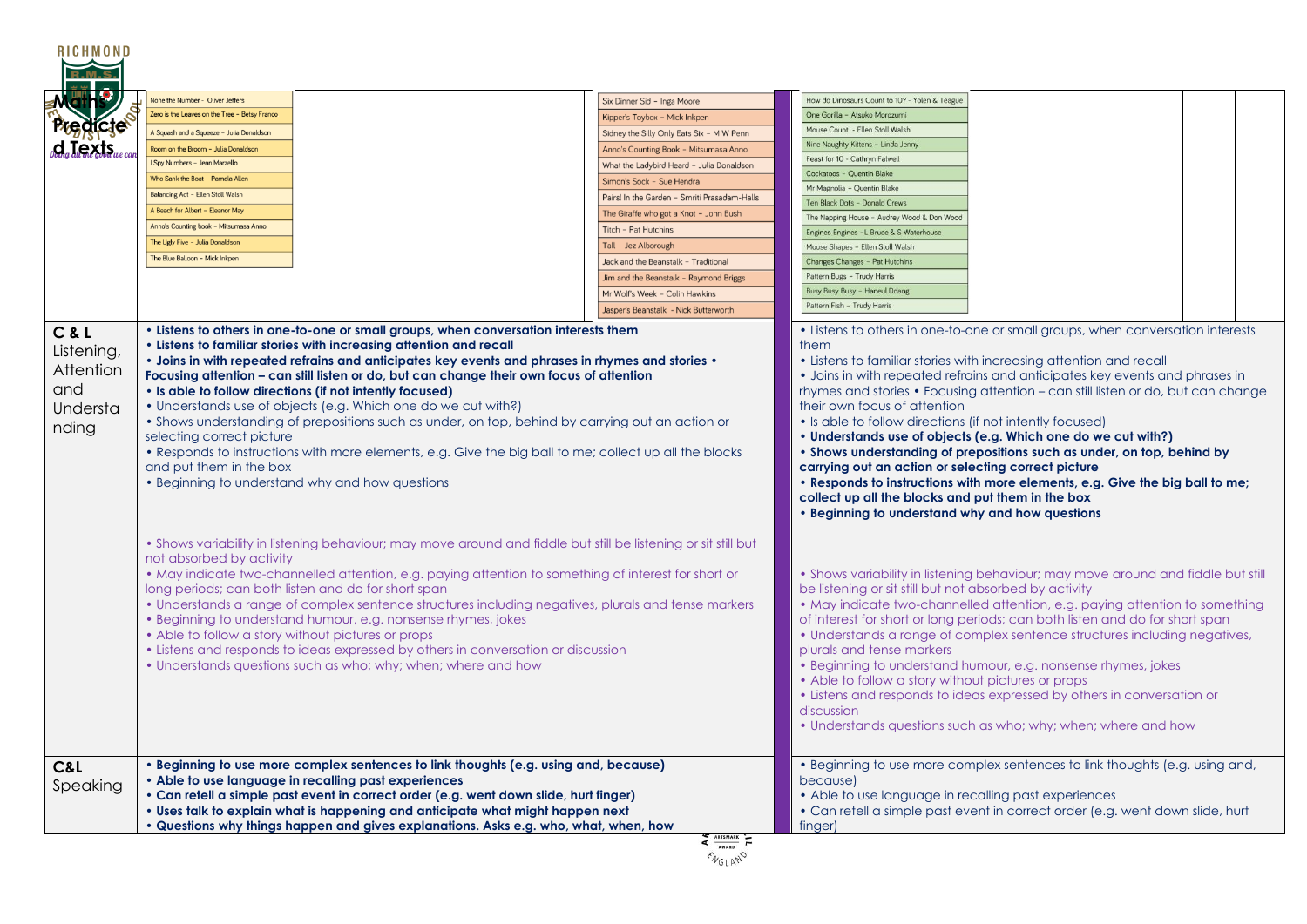

|                                          | . Beginning to use a range of tenses (e.g. play, playing, will play, played)<br>• Continues to make some errors in language (e.g. runned) and will absorb and use language they<br>hear around them in their community and culture<br>• Uses intonation, rhythm and phrasing to make the meaning clear to others<br>. Talks more extensively about things that are of particular importance to them<br>. Builds up vocabulary that reflects the breadth of their experiences<br>. Uses talk in pretending that objects stand for something else in play, e.g. This box is my castle<br>. Extends vocabulary, especially by grouping and naming, exploring the meaning and sounds of new<br>words<br>• Uses language to imagine and recreate roles and experiences in play situations<br>• Links statements and sticks to a main theme or intention<br>• Uses talk to organise, sequence and clarify thinking, ideas, feelings and events<br>• Introduces a storyline or narrative into their play                                                                                                                                                                                                                                                                                                                                                                                                                                                                                                                                    | • Uses talk to explain what is happening and anticipate what might happen<br>next<br>• Questions why things happen and gives explanations. Asks e.g. who, what,<br>when, how<br>• Beginning to use a range of tenses (e.g. play, playing, will play, played)<br>• Continues to make some errors in language (e.g. runned) and will absorb<br>and use language they hear around them in their community and culture .<br>Uses intonation, rhythm and phrasing to make the meaning clear to others<br>. Talks more extensively about things that are of particular importance to them<br>. Builds up vocabulary that reflects the breadth of their experiences<br>. Uses talk in pretending that objects stand for something else in play, e.g. This<br>box is my castle<br>• Extends vocabulary, especially by grouping and naming, exploring the<br>meaning and sounds of new words<br>• Uses language to imagine and recreate roles and experiences in play<br>situations<br>• Links statements and sticks to a main theme or intention<br>• Uses talk to organise, sequence and clarify thinking, ideas, feelings and<br>events<br>• Introduces a storyline or narrative into their play                                   |
|------------------------------------------|--------------------------------------------------------------------------------------------------------------------------------------------------------------------------------------------------------------------------------------------------------------------------------------------------------------------------------------------------------------------------------------------------------------------------------------------------------------------------------------------------------------------------------------------------------------------------------------------------------------------------------------------------------------------------------------------------------------------------------------------------------------------------------------------------------------------------------------------------------------------------------------------------------------------------------------------------------------------------------------------------------------------------------------------------------------------------------------------------------------------------------------------------------------------------------------------------------------------------------------------------------------------------------------------------------------------------------------------------------------------------------------------------------------------------------------------------------------------------------------------------------------------------------------|------------------------------------------------------------------------------------------------------------------------------------------------------------------------------------------------------------------------------------------------------------------------------------------------------------------------------------------------------------------------------------------------------------------------------------------------------------------------------------------------------------------------------------------------------------------------------------------------------------------------------------------------------------------------------------------------------------------------------------------------------------------------------------------------------------------------------------------------------------------------------------------------------------------------------------------------------------------------------------------------------------------------------------------------------------------------------------------------------------------------------------------------------------------------------------------------------------------------------|
| <b>PSHE</b>                              | How do we stay safe and healthy?<br>My Marvellous Mind                                                                                                                                                                                                                                                                                                                                                                                                                                                                                                                                                                                                                                                                                                                                                                                                                                                                                                                                                                                                                                                                                                                                                                                                                                                                                                                                                                                                                                                                               | How I feel<br>Changing Me                                                                                                                                                                                                                                                                                                                                                                                                                                                                                                                                                                                                                                                                                                                                                                                                                                                                                                                                                                                                                                                                                                                                                                                                    |
| P,S and E<br>D<br>Self<br>Regulatio<br>n | . Expresses a wide range of feelings in their interactions with others and through their behaviour and<br>play, including excitement and anxiety, guilt and self-doubt<br>. May exhibit increased fearfulness of things like the dark or monsters etc and possibly have<br>nightmares<br>• Talks about how others might be feeling and responds according to their understanding of the other<br>person's needs and wants<br>• Is more able to recognise the impact of their choices and behaviours/actions on others and knows<br>that some actions and words can hurt others' feelings<br>• Understands that expectations vary depending on different events, social situations and changes in<br>routine, and becomes more able to adapt their behaviour in favourable conditions<br>• Understands their own and other people's feelings, offering empathy and comfort<br>• Talks about their own and others' feelings and behaviour and its consequences<br>• Attempts to repair a relationship or situation where they have caused upset and understands how<br>their actions impact other people<br>. Is more able to manage their feelings and tolerate situations in which their wishes cannot be met<br>• Seeks support, "emotional refuelling" and practical help in new or challenging situations.<br>• Is aware of behavioural expectations and sensitive to ideas of justice and fairness<br>• Seeks ways to manage conflict, for example through holding back, sharing, negotiation and<br>compromise<br>$\frac{1}{2}$ | • Expresses a wide range of feelings in their interactions with others and<br>through their behaviour and play, including excitement and anxiety, guilt and<br>self-doubt<br>. May exhibit increased fearfulness of things like the dark or monsters etc and<br>possibly have nightmares<br>. Talks about how others might be feeling and responds according to their<br>understanding of the other person's needs and wants<br>• Is more able to recognise the impact of their choices and behaviours/actions<br>on others and knows that some actions and words can hurt others' feelings<br>• Understands that expectations vary depending on different events, social<br>situations and changes in routine, and becomes more able to adapt their<br>behaviour in favourable conditions<br>• Understands their own and other people's feelings, offering empathy and<br>comfort<br>• Talks about their own and others' feelings and behaviour and its<br>consequences<br>• Attempts to repair a relationship or situation where they have caused upset<br>and understands how their actions impact other people<br>• Is more able to manage their feelings and tolerate situations in which their<br>wishes cannot be met |

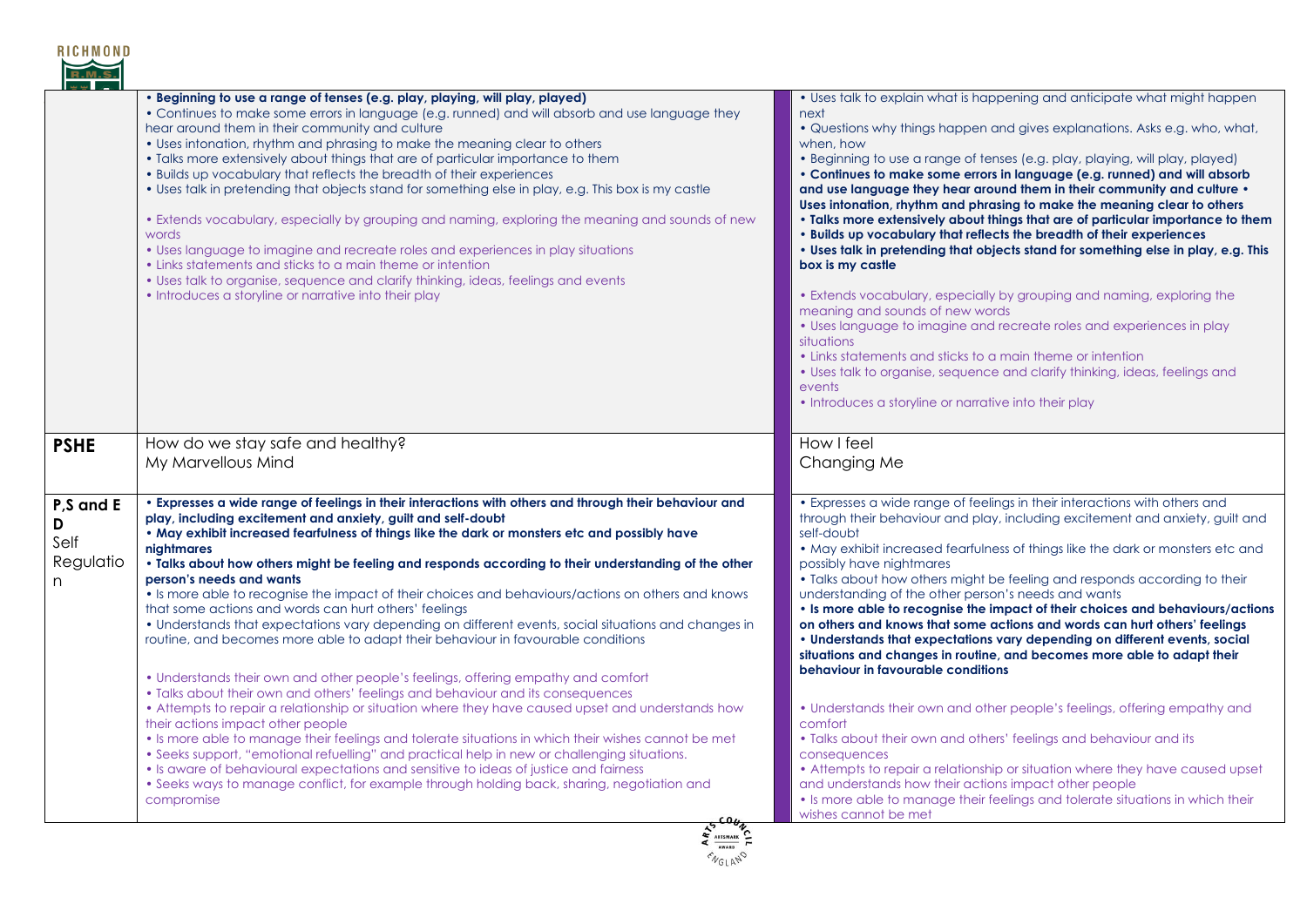

| $\left(\mathbf{r}\right)$<br><b>FRANDIST SCHOOL</b><br>Doing all the good we can |                                                                                                                                                                                                                                                                                                                                                                                                                                                                                                                                                                                                                                                                                                                                                                                                                                                                                                                                                            | • Seeks support, "emotional refuelling" and practical help in new or<br>challenging situations.<br>• Is aware of behavioural expectations and sensitive to ideas of justice and<br>fairness<br>• Seeks ways to manage conflict, for example through holding back, sharing,<br>negotiation and compromise                                                                                                                                                                                                                                                                                                                                                                                                                                                                                                                                  |
|----------------------------------------------------------------------------------|------------------------------------------------------------------------------------------------------------------------------------------------------------------------------------------------------------------------------------------------------------------------------------------------------------------------------------------------------------------------------------------------------------------------------------------------------------------------------------------------------------------------------------------------------------------------------------------------------------------------------------------------------------------------------------------------------------------------------------------------------------------------------------------------------------------------------------------------------------------------------------------------------------------------------------------------------------|-------------------------------------------------------------------------------------------------------------------------------------------------------------------------------------------------------------------------------------------------------------------------------------------------------------------------------------------------------------------------------------------------------------------------------------------------------------------------------------------------------------------------------------------------------------------------------------------------------------------------------------------------------------------------------------------------------------------------------------------------------------------------------------------------------------------------------------------|
| P <sub>,</sub> S and E<br>D<br>Managin<br>g Self                                 | . Is becoming more aware of the similarities and differences between themselves and others in more<br>detailed ways and identifies themself in relation to social groups and to their peers<br>• Is sensitive to others' messages of appreciation or criticism<br>. Enjoys a sense of belonging through being involved in daily tasks<br>. Is aware of being evaluated by others and begin to develop ideas about themselves according to<br>the messages they hear from others<br>. Shows their confidence and self-esteem through being outgoing towards people, taking risks and<br>trying new things or new social situations and being able to express their needs and ask adults for help<br>• Recognises that they belong to different communities and social groups and communicates freely<br>about own home and community<br>• Is more aware of their relationships to particular social groups and sensitive to prejudice and<br>discrimination | • Is becoming more aware of the similarities and differences between<br>themselves and others in more detailed ways and identifies themself in relation<br>to social groups and to their peers<br>• Is sensitive to others' messages of appreciation or criticism<br>• Enjoys a sense of belonging through being involved in daily tasks<br>. Is aware of being evaluated by others and begin to develop ideas about<br>themselves according to the messages they hear from others<br>• Shows their confidence and self-esteem through being outgoing towards<br>people, taking risks and trying new things or new social situations and being<br>able to express their needs and ask adults for help<br>• Recognises that they belong to different communities and social groups and<br>communicates freely about own home and community |
|                                                                                  | • Shows confidence in speaking to others about their own needs, wants, interests and opinions in<br>familiar group<br>• Can describe their competencies, what they can do well and are getting better at; describing<br>themselves in positive but realistic terms<br>. Has a clear idea about what they want to do in their play and how they want to go about it . Shows<br>confidence in choosing resources and perseverance in carrying out a chosen activity                                                                                                                                                                                                                                                                                                                                                                                                                                                                                          | • Is more aware of their relationships to particular social groups and sensitive to<br>prejudice and discrimination<br>• Shows confidence in speaking to others about their own needs, wants,<br>interests and opinions in familiar group<br>• Can describe their competencies, what they can do well and are getting<br>better at; describing themselves in positive but realistic terms<br>• Has a clear idea about what they want to do in their play and how they<br>want to go about it • Shows confidence in choosing resources and<br>perseverance in carrying out a chosen activity                                                                                                                                                                                                                                               |
| P,S and E<br>D<br><b>Building</b><br><b>Relations</b><br>hips                    | Seeks out companionship with adults and other children, sharing experiences and play ideas<br>• Uses their experiences of adult behaviours to guide their social relationships and<br><b>interactions</b><br>• Shows increasing consideration of other people's needs and gradually more impulse control<br>in favourable conditions, e.g. giving up a toy to another who wants it<br>• Practices skills of assertion, negotiation and compromise and looks to a supportive adult for<br>$\bullet$<br>help in resolving conflict with peers<br>• Enjoys playing alone, alongside and with others, inviting others to play and attempting to<br>$\bullet$<br>join others' play<br>• Represents and recreates what they have learnt about social interactions from their relationships with                                                                                                                                                                  | Seeks out companionship with adults and other children, sharing<br>experiences and play ideas<br>• Uses their experiences of adult behaviours to guide their social<br>relationships and interactions<br>• Shows increasing consideration of other people's needs and<br>gradually more impulse control in favourable conditions, e.g. giving<br>up a toy to another who wants it<br>• Practices skills of assertion, negotiation and compromise and looks<br>to a supportive adult for help in resolving conflict with peers<br>• Enjoys playing alone, alongside and with others, inviting others to<br>play and attempting to join others' play                                                                                                                                                                                        |
|                                                                                  | close adults, in their play and relationships with others<br>. Develops particular friendships with other children, which help them to understand different points of<br>view and to challenge their own and others' thinking<br>• Is increasingly flexible and cooperative as they are more able to understand other people's needs,<br>wants and behaviours<br>5500v                                                                                                                                                                                                                                                                                                                                                                                                                                                                                                                                                                                     | • Represents and recreates what they have learnt about social interactions<br>from their relationships with close adults, in their play and relationships with<br>others                                                                                                                                                                                                                                                                                                                                                                                                                                                                                                                                                                                                                                                                  |

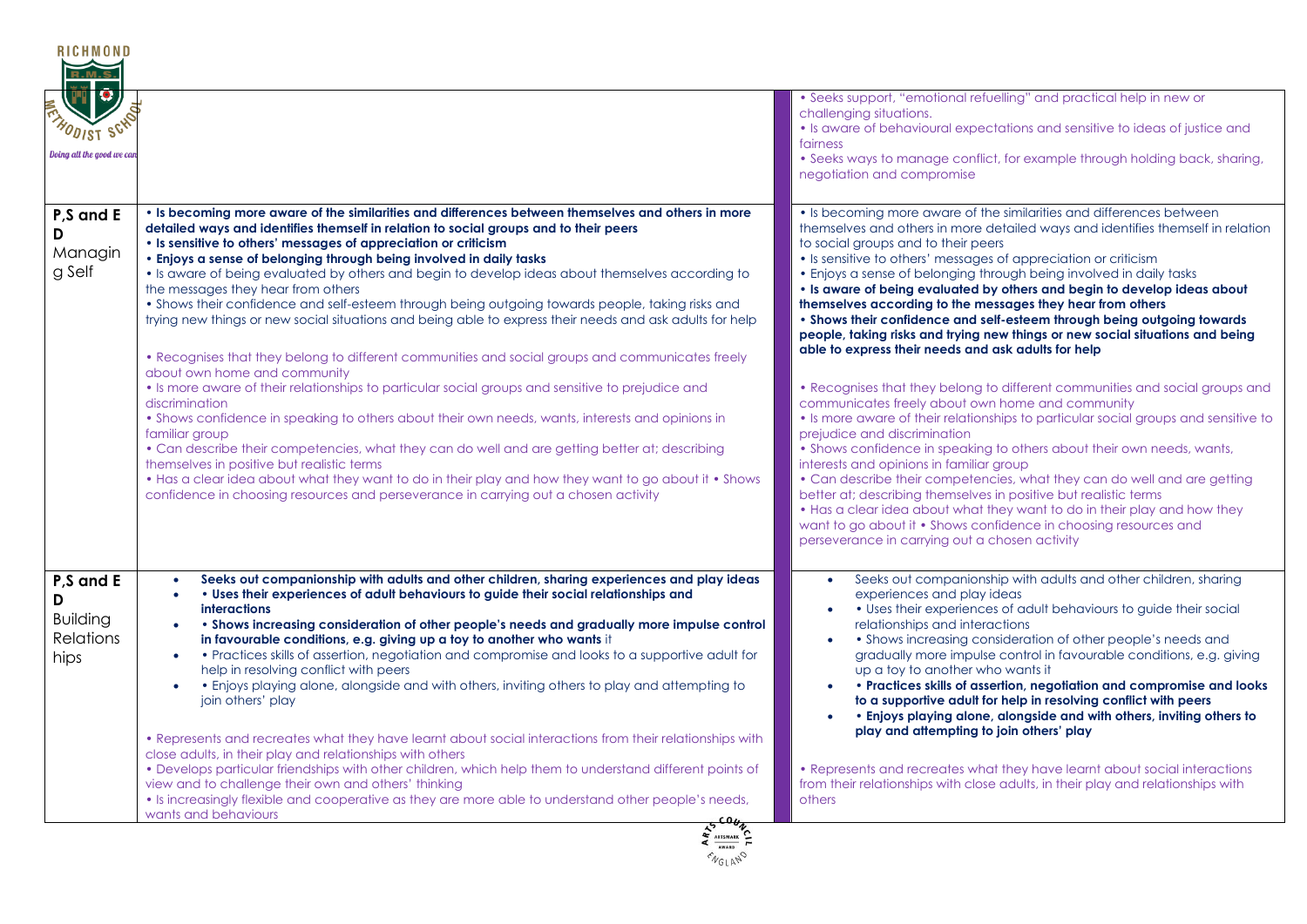| • Develops particular friendships with other children, which help them to<br>understand different points of view and to challenge their own and others'<br>thinking<br>• Is increasingly flexible and cooperative as they are more able to understand<br>other people's needs, wants and behaviours<br>. Is increasingly socially skilled and will take steps to resolve conflicts with other<br>children by negotiating and finding a compromise; sometimes by themselves,<br>sometimes with support<br>• Returns to the secure base of a familiar adult to recharge and gain<br>emotional support and practical help in difficult situations<br>• Is proactive in seeking adult support and able to articulate their wants and<br>needs<br>• Some children may have had to make many different relationships in their<br>life. This may have impacted on their understanding of what makes a<br>consistent and stable relationship                                                                                                                                                                                                                                                                                                                                                                                                                                                            |
|-------------------------------------------------------------------------------------------------------------------------------------------------------------------------------------------------------------------------------------------------------------------------------------------------------------------------------------------------------------------------------------------------------------------------------------------------------------------------------------------------------------------------------------------------------------------------------------------------------------------------------------------------------------------------------------------------------------------------------------------------------------------------------------------------------------------------------------------------------------------------------------------------------------------------------------------------------------------------------------------------------------------------------------------------------------------------------------------------------------------------------------------------------------------------------------------------------------------------------------------------------------------------------------------------------------------------------------------------------------------------------------------------|
| Kicking - skills 2 play<br>$\bullet$<br>Multi – skills<br>Perform own dance moves<br>$\bullet$<br>Copy or make up a short dance<br>Move safely in a space<br>$\bullet$                                                                                                                                                                                                                                                                                                                                                                                                                                                                                                                                                                                                                                                                                                                                                                                                                                                                                                                                                                                                                                                                                                                                                                                                                          |
| • Climbs stairs, steps and moves across climbing equipment using alternate<br>feet. Maintains balance using hands and body to stabilise<br>. Walks down steps or slopes whilst carrying a small object, maintaining<br>balance and stability • Runs with spatial awareness and negotiates space<br>successfully, adjusting speed or direction to avoid obstacles<br>• Can balance on one foot or in a squat momentarily, shifting body weight to<br>improve stability<br>. Can grasp and release with two hands to throw and catch a large ball,<br>beanbag or an object<br>• Creates lines and circles pivoting from the shoulder and elbow<br>• Chooses to move in a range of ways, moving freely and with confidence<br>making changes to body shape, position and pace of movement such as<br>slithering, shuffling, rolling, crawling, walking, running, jumping, skipping, sliding<br>and hopping<br>• Experiments with different ways of moving, testing out ideas and adapting<br>movements to reduce risk<br>• Jumps off an object and lands appropriately using hands, arms and body to<br>stabilise and balance<br>• Negotiates space successfully when playing racing and chasing games with<br>other children, adjusting speed or changing direction to avoid obstacles<br>• Travels with confidence and skill around, under, over and through balancing<br>and climbing equipment |
|                                                                                                                                                                                                                                                                                                                                                                                                                                                                                                                                                                                                                                                                                                                                                                                                                                                                                                                                                                                                                                                                                                                                                                                                                                                                                                                                                                                                 |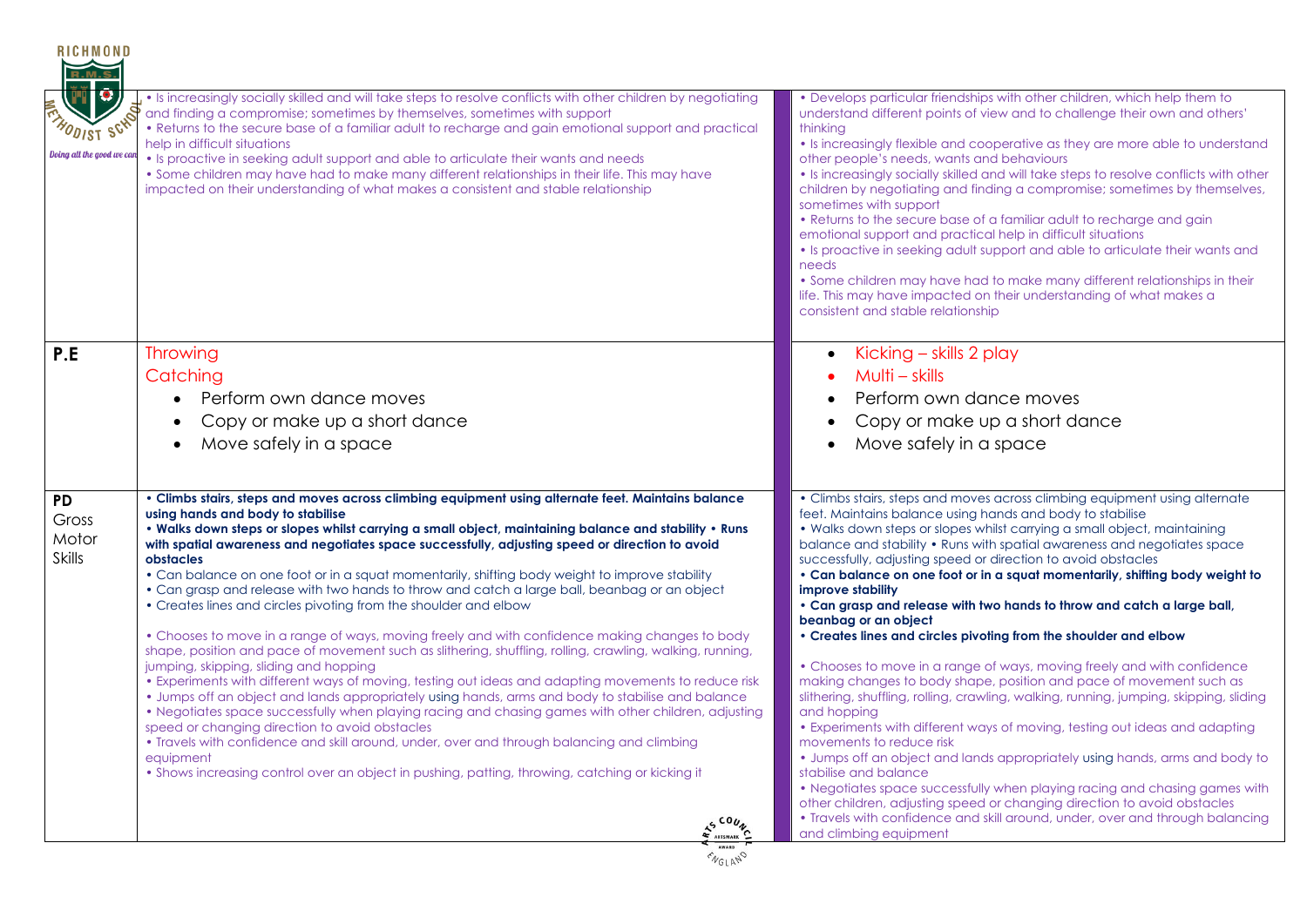| <b>RICHMOND</b>                                        |                                                                                                                                                                                                                                                                                                                                                                                                                                                                                                                                                                                                                                                                                                                                                                                                                                                                                                                                                                                                                                                                                                                                                                                                                                                                                                                                                                                                                                                                                                                                                                                                                                                                                                                                                                                                                                                                                            |  |  |  |                                                                                                                                                                                                                                                                                                                                                                                                                                                                  |         |                                                                                                                                                |                                      |                                          |                                                                                                                                                                                                                                                                                                                                                                                                                                                                                                                                                                                                                                                                                                                                                                                                                                                                                                                                                                                                                                                                                                                                                                                                                                                                                                                                                                                                        |  |  |                   |
|--------------------------------------------------------|--------------------------------------------------------------------------------------------------------------------------------------------------------------------------------------------------------------------------------------------------------------------------------------------------------------------------------------------------------------------------------------------------------------------------------------------------------------------------------------------------------------------------------------------------------------------------------------------------------------------------------------------------------------------------------------------------------------------------------------------------------------------------------------------------------------------------------------------------------------------------------------------------------------------------------------------------------------------------------------------------------------------------------------------------------------------------------------------------------------------------------------------------------------------------------------------------------------------------------------------------------------------------------------------------------------------------------------------------------------------------------------------------------------------------------------------------------------------------------------------------------------------------------------------------------------------------------------------------------------------------------------------------------------------------------------------------------------------------------------------------------------------------------------------------------------------------------------------------------------------------------------------|--|--|--|------------------------------------------------------------------------------------------------------------------------------------------------------------------------------------------------------------------------------------------------------------------------------------------------------------------------------------------------------------------------------------------------------------------------------------------------------------------|---------|------------------------------------------------------------------------------------------------------------------------------------------------|--------------------------------------|------------------------------------------|--------------------------------------------------------------------------------------------------------------------------------------------------------------------------------------------------------------------------------------------------------------------------------------------------------------------------------------------------------------------------------------------------------------------------------------------------------------------------------------------------------------------------------------------------------------------------------------------------------------------------------------------------------------------------------------------------------------------------------------------------------------------------------------------------------------------------------------------------------------------------------------------------------------------------------------------------------------------------------------------------------------------------------------------------------------------------------------------------------------------------------------------------------------------------------------------------------------------------------------------------------------------------------------------------------------------------------------------------------------------------------------------------------|--|--|-------------------|
| 1 O<br><b>HODIST SCHO</b>                              |                                                                                                                                                                                                                                                                                                                                                                                                                                                                                                                                                                                                                                                                                                                                                                                                                                                                                                                                                                                                                                                                                                                                                                                                                                                                                                                                                                                                                                                                                                                                                                                                                                                                                                                                                                                                                                                                                            |  |  |  |                                                                                                                                                                                                                                                                                                                                                                                                                                                                  |         |                                                                                                                                                |                                      | catching or kicking it                   | • Shows increasing control over an object in pushing, patting, throwing,                                                                                                                                                                                                                                                                                                                                                                                                                                                                                                                                                                                                                                                                                                                                                                                                                                                                                                                                                                                                                                                                                                                                                                                                                                                                                                                               |  |  |                   |
| D <mark>en</mark> gall the good we ca<br>Fine<br>Motor | . Manipulates a range of tools and equipment in one hand, tools include paintbrushes, scissors,<br>hairbrushes, toothbrush, scarves or ribbons                                                                                                                                                                                                                                                                                                                                                                                                                                                                                                                                                                                                                                                                                                                                                                                                                                                                                                                                                                                                                                                                                                                                                                                                                                                                                                                                                                                                                                                                                                                                                                                                                                                                                                                                             |  |  |  |                                                                                                                                                                                                                                                                                                                                                                                                                                                                  |         | . Manipulates a range of tools and equipment in one hand, tools include<br>paintbrushes, scissors, hairbrushes, toothbrush, scarves or ribbons |                                      |                                          |                                                                                                                                                                                                                                                                                                                                                                                                                                                                                                                                                                                                                                                                                                                                                                                                                                                                                                                                                                                                                                                                                                                                                                                                                                                                                                                                                                                                        |  |  |                   |
| <b>Skills</b>                                          | • Uses simple tools to effect changes to materials<br>• Handles tools, objects, construction and malleable materials safely and with increasing control and<br>intention<br>• Shows a preference for a dominant hand<br>• Begins to use anticlockwise movement and retrace vertical lines<br>• Begins to form recognisable letters independently<br>• Uses a pencil and holds it effectively to form recognisable letters, most of which are correctly formed                                                                                                                                                                                                                                                                                                                                                                                                                                                                                                                                                                                                                                                                                                                                                                                                                                                                                                                                                                                                                                                                                                                                                                                                                                                                                                                                                                                                                              |  |  |  | • Uses simple tools to effect changes to materials<br>• Handles tools, objects, construction and malleable materials safely and with<br>increasing control and intention<br>• Shows a preference for a dominant hand<br>• Begins to use anticlockwise movement and retrace vertical lines<br>• Begins to form recognisable letters independently<br>• Uses a pencil and holds it effectively to form recognisable letters, most of<br>which are correctly formed |         |                                                                                                                                                |                                      |                                          |                                                                                                                                                                                                                                                                                                                                                                                                                                                                                                                                                                                                                                                                                                                                                                                                                                                                                                                                                                                                                                                                                                                                                                                                                                                                                                                                                                                                        |  |  |                   |
| <b>PD</b><br><b>Healthc</b><br>are                     | Toothbrushing                                                                                                                                                                                                                                                                                                                                                                                                                                                                                                                                                                                                                                                                                                                                                                                                                                                                                                                                                                                                                                                                                                                                                                                                                                                                                                                                                                                                                                                                                                                                                                                                                                                                                                                                                                                                                                                                              |  |  |  |                                                                                                                                                                                                                                                                                                                                                                                                                                                                  |         |                                                                                                                                                |                                      |                                          |                                                                                                                                                                                                                                                                                                                                                                                                                                                                                                                                                                                                                                                                                                                                                                                                                                                                                                                                                                                                                                                                                                                                                                                                                                                                                                                                                                                                        |  |  | Toothbru<br>shing |
|                                                        | . Can tell adults when hungry, full up or tired or when they want to rest, sleep or play<br>. Observes and can describe in words or actions the effects of physical activity on their bodies.<br>• Can name and identify different parts of the body<br>. Takes practical action to reduce risk, showing their understanding that equipment and tools can be<br>used safely<br>• Can wash and can dry hands effectively and understands why this is important<br>. Willing to try a range of different textures and tastes and expresses a preference. Can name and<br>identify different parts of the body<br>• Observes and controls breath, able to take deep breaths, scrunching and releasing the breath<br>• Can mirror the playful actions or movements of another adult or child<br>. Working towards a consistent, daily pattern in relation to eating, toileting and sleeping routines and<br>understands why this is important<br>• Gains more bowel and bladder control and can attend to toileting needs most of the time<br>themselves.<br>• Dresses with help, e.g. puts arms into open fronted coat or shirt when held up, pulls up own trousers,<br>and pulls up zipper once it is fastened at the bottom<br>• Eats a healthy range of foodstuffs and understands need for variety in food<br>• Describes a range of different food textures and tastes when cooking and notices changes when<br>they are combined or exposed to hot and cold temperatures<br>• Describes physical changes to the body that can occur when feeling unwell, anxious, tired, angry or<br>sad<br>• Can initiate and describe playful actions or movements for other children to mirror and follow<br>• Has established a consistent, daily pattern in relation to eating, toileting and sleeping routines and<br>can explain why this is important<br>. Usually dry and clean during the day |  |  |  |                                                                                                                                                                                                                                                                                                                                                                                                                                                                  | AS COUN |                                                                                                                                                | or play<br>important<br>temperatures | on their bodies.<br>releasing the breath | • Can tell adults when hungry, full up or tired or when they want to rest, sleep<br>• Observes and can describe in words or actions the effects of physical activity<br>• Can name and identify different parts of the body<br>• Takes practical action to reduce risk, showing their understanding that<br>equipment and tools can be used safely<br>• Can wash and can dry hands effectively and understands why this is<br>. Willing to try a range of different textures and tastes and expresses a<br>preference. Can name and identify different parts of the body<br>. Observes and controls breath, able to take deep breaths, scrunching and<br>• Can mirror the playful actions or movements of another adult or child<br>. Working towards a consistent, daily pattern in relation to eating, toileting and<br>sleeping routines and understands why this is important<br>• Gains more bowel and bladder control and can attend to toileting needs<br>most of the time themselves.<br>. Dresses with help, e.g. puts arms into open fronted coat or shirt when held up,<br>pulls up own trousers, and pulls up zipper once it is fastened at the bottom<br>• Eats a healthy range of foodstuffs and understands need for variety in food<br>• Describes a range of different food textures and tastes when cooking and<br>notices changes when they are combined or exposed to hot and cold |  |  |                   |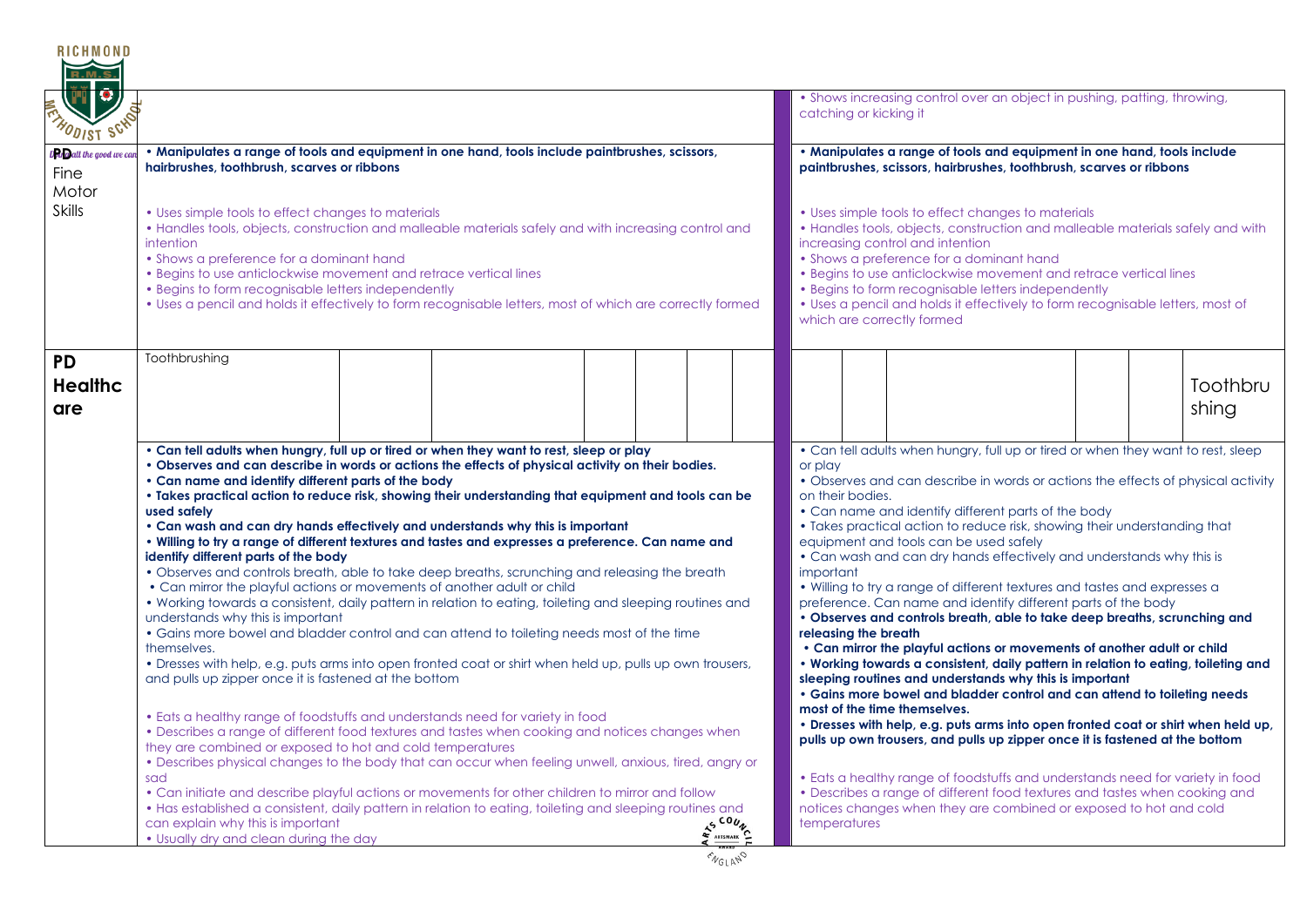| <b>RICHMOND</b><br>$\blacksquare$<br><b>ENADDIST SCHN</b><br>Doing all the good we can | . Shows some understanding that good practices with regard to exercise, eating, drinking water,<br>sleeping and hygiene can contribute to good health<br>. Shows understanding of the need for safety when tackling new challenges, and considers and<br>manages some risks by taking independent action or by giving a verbal warning to others<br>• Shows understanding of how to transport and store equipment safely<br>• Practices some appropriate safety measures without direct supervision, considering both benefits<br>and risk of a physical experience                                                                                                                                                                                                                                                                                                                                                                                                                                                                                                                                                                                                                                                                                                                                                                                                                                                                                                                                                                                                                                                                                                                                                                                                                                                                                | • Describes physical changes to the body that can occur when feeling unwell,<br>anxious, tired, angry or sad<br>• Can initiate and describe playful actions or movements for other children to<br>mirror and follow<br>• Has established a consistent, daily pattern in relation to eating, toileting and<br>sleeping routines and can explain why this is important<br>• Usually dry and clean during the day<br>. Shows some understanding that good practices with regard to exercise,<br>eating, drinking water, sleeping and hygiene can contribute to good health<br>• Shows understanding of the need for safety when tackling new challenges,<br>and considers and manages some risks by taking independent action or by<br>giving a verbal warning to others                                                                                                                                                                                                                                                                                                                                                                                                                                                                                                                                                                                                                                                                                           |
|----------------------------------------------------------------------------------------|----------------------------------------------------------------------------------------------------------------------------------------------------------------------------------------------------------------------------------------------------------------------------------------------------------------------------------------------------------------------------------------------------------------------------------------------------------------------------------------------------------------------------------------------------------------------------------------------------------------------------------------------------------------------------------------------------------------------------------------------------------------------------------------------------------------------------------------------------------------------------------------------------------------------------------------------------------------------------------------------------------------------------------------------------------------------------------------------------------------------------------------------------------------------------------------------------------------------------------------------------------------------------------------------------------------------------------------------------------------------------------------------------------------------------------------------------------------------------------------------------------------------------------------------------------------------------------------------------------------------------------------------------------------------------------------------------------------------------------------------------------------------------------------------------------------------------------------------------|-----------------------------------------------------------------------------------------------------------------------------------------------------------------------------------------------------------------------------------------------------------------------------------------------------------------------------------------------------------------------------------------------------------------------------------------------------------------------------------------------------------------------------------------------------------------------------------------------------------------------------------------------------------------------------------------------------------------------------------------------------------------------------------------------------------------------------------------------------------------------------------------------------------------------------------------------------------------------------------------------------------------------------------------------------------------------------------------------------------------------------------------------------------------------------------------------------------------------------------------------------------------------------------------------------------------------------------------------------------------------------------------------------------------------------------------------------------------|
|                                                                                        |                                                                                                                                                                                                                                                                                                                                                                                                                                                                                                                                                                                                                                                                                                                                                                                                                                                                                                                                                                                                                                                                                                                                                                                                                                                                                                                                                                                                                                                                                                                                                                                                                                                                                                                                                                                                                                                    | • Shows understanding of how to transport and store equipment safely<br>• Practices some appropriate safety measures without direct supervision,<br>considering both benefits and risk of a physical experience                                                                                                                                                                                                                                                                                                                                                                                                                                                                                                                                                                                                                                                                                                                                                                                                                                                                                                                                                                                                                                                                                                                                                                                                                                                 |
| Compreh<br>ension                                                                      | ELG-<br>Demonstrate understanding of what has been read to them by retelling stories<br>and narratives using their own words and recently introduced vocabulary; -<br>Anticipate – where appropriate – key events in stories; - Use and understand<br>recently introduced vocabulary during discussions about stories, non-fiction,<br>rhymes and poems and during role-play.                                                                                                                                                                                                                                                                                                                                                                                                                                                                                                                                                                                                                                                                                                                                                                                                                                                                                                                                                                                                                                                                                                                                                                                                                                                                                                                                                                                                                                                                      | <b>ELG</b><br>- Demonstrate understanding of what has been read to them<br>by retelling stories and narratives using their own words and<br>recently introduced vocabulary; - Anticipate - where<br>appropriate – key events in stories; - Use and understand<br>recently introduced vocabulary during discussions about<br>stories, non-fiction, rhymes and poems and during role-play.                                                                                                                                                                                                                                                                                                                                                                                                                                                                                                                                                                                                                                                                                                                                                                                                                                                                                                                                                                                                                                                                        |
| <b>L</b><br>Word<br>Reading                                                            | . Listens to and joins in with stories and poems, when reading one-to-one and in small groups<br>. Joins in with repeated refrains and anticipates key events and phrases in rhymes and stories . Begins<br>to be aware of the way stories are structured, and to tell own stories<br>. Talks about events and principal characters in stories and suggests how the story might end<br>. Shows interest in illustrations and words in print and digital books and words in the environment<br>• Recognises familiar words and signs such as own name, advertising logos and screen icons<br>. Looks at and enjoys print and digital books independently<br>. Knows that print carries meaning and, in English, is read from left to right and top to bottom<br>• Knows information can be relayed through signs and symbols in various forms (e.g. printed materials,<br>digital screens and environmental print)<br>. Handles books and touch screen technology carefully and the correct way up with growing<br>competence<br>• Begins to navigate apps and websites on digital media using drop down menu to select websites<br>and icons to select apps<br>• Begins to develop phonological and phonemic awareness - Shows awareness of rhyme and<br>alliteration - Recognises rhythm in spoken words, songs, poems and rhymes - Claps or taps the syllables<br>in words during sound play - Hears and says the initial sound in words<br>• Enjoys an increasing range of print and digital books, both fiction and non-fiction<br>• Uses vocabulary and forms of speech that are increasingly influenced by their experiences of<br>reading<br>• Describes main story settings, events and principal characters in increasing detail<br>AS COUN<br>• Re-enacts and reinvents stories they have heard in their play<br>AWARD<br><b>ENGLAND</b> | • Listens to and joins in with stories and poems, when reading one-to-one and<br>in small groups<br>• Joins in with repeated refrains and anticipates key events and phrases in<br>rhymes and stories • Begins to be aware of the way stories are structured, and<br>to tell own stories<br>. Talks about events and principal characters in stories and suggests how the<br>story might end<br>• Shows interest in illustrations and words in print and digital books and words in<br>the environment<br>. Recognises familiar words and signs such as own name, advertising logos<br>and screen icons<br>• Looks at and enjoys print and digital books independently<br>• Knows that print carries meaning and, in English, is read from left to right and<br>top to bottom<br>. Knows information can be relayed through signs and symbols in various forms<br>(e.g. printed materials, digital screens and environmental print)<br>. Handles books and touch screen technology carefully and the correct way<br>up with growing competence<br>. Begins to navigate apps and websites on digital media using drop down<br>menu to select websites and icons to select apps<br>• Begins to develop phonological and phonemic awareness - Shows<br>awareness of rhyme and alliteration - Recognises rhythm in spoken words,<br>songs, poems and rhymes - Claps or taps the syllables in words during sound<br>play - Hears and says the initial sound in words |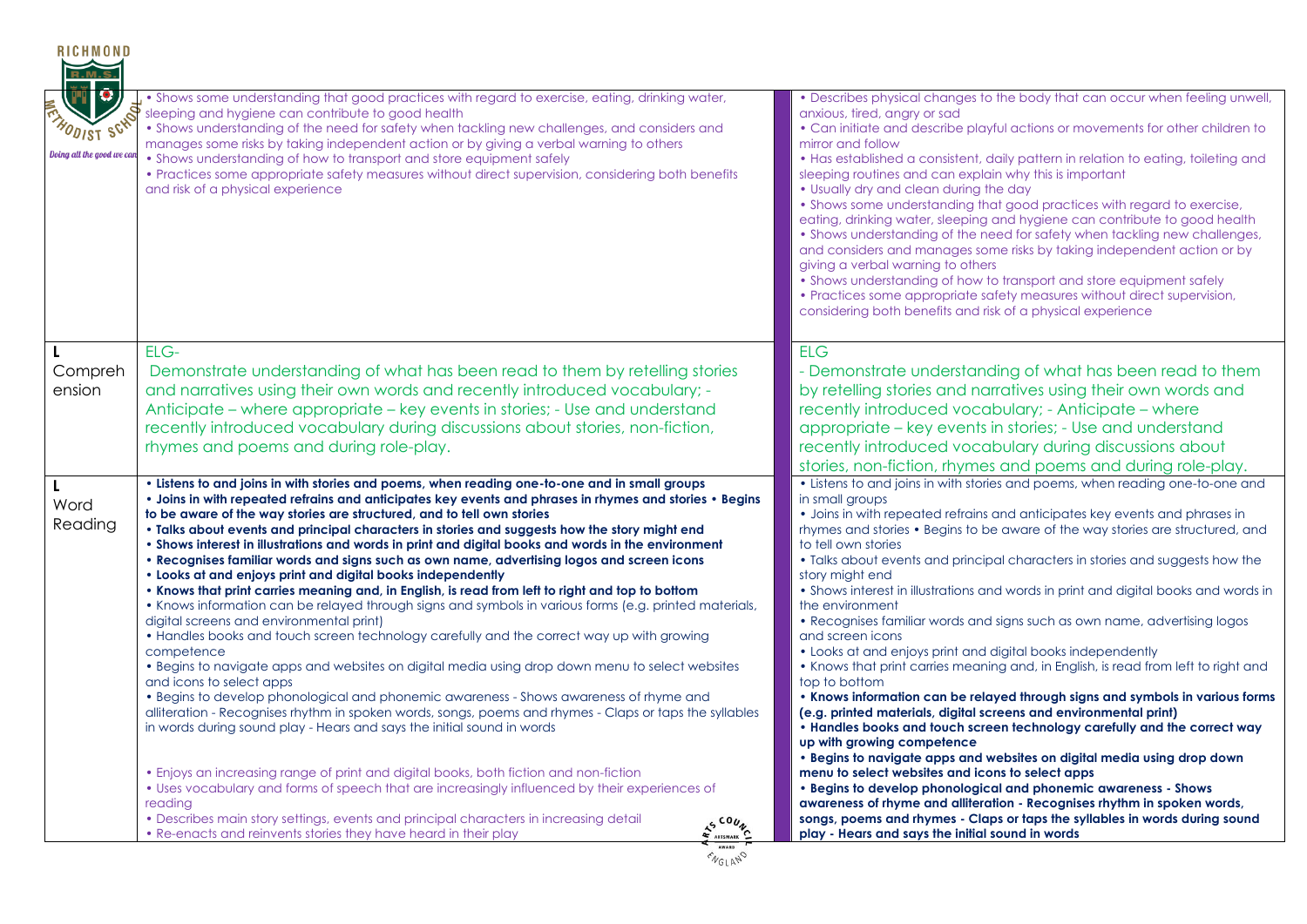| R.M.S                                                         |                                                                                                                                                                                                                                                                                                                                                                                                                                                                                                                                                                                                                                                                                                                                                                                                                                                                                                                                                                                                                                                                                                                                                                                                                                                                                                                         |                                                                                                                                                                                                                                                                                                                                                                                                                                                                                                                                                                                                                                                                                                                                                                                                                                                                                                                                                                                                                                                                                                                                                                                                                                                                                                                                                                                                                                                                                                                                                                                                                                                                                                                    |
|---------------------------------------------------------------|-------------------------------------------------------------------------------------------------------------------------------------------------------------------------------------------------------------------------------------------------------------------------------------------------------------------------------------------------------------------------------------------------------------------------------------------------------------------------------------------------------------------------------------------------------------------------------------------------------------------------------------------------------------------------------------------------------------------------------------------------------------------------------------------------------------------------------------------------------------------------------------------------------------------------------------------------------------------------------------------------------------------------------------------------------------------------------------------------------------------------------------------------------------------------------------------------------------------------------------------------------------------------------------------------------------------------|--------------------------------------------------------------------------------------------------------------------------------------------------------------------------------------------------------------------------------------------------------------------------------------------------------------------------------------------------------------------------------------------------------------------------------------------------------------------------------------------------------------------------------------------------------------------------------------------------------------------------------------------------------------------------------------------------------------------------------------------------------------------------------------------------------------------------------------------------------------------------------------------------------------------------------------------------------------------------------------------------------------------------------------------------------------------------------------------------------------------------------------------------------------------------------------------------------------------------------------------------------------------------------------------------------------------------------------------------------------------------------------------------------------------------------------------------------------------------------------------------------------------------------------------------------------------------------------------------------------------------------------------------------------------------------------------------------------------|
| <b>HODIST SCHT</b><br>Doing all the good we ca <mark>r</mark> | • Knows that information can be retrieved from books, computers and mobile digital devices • Is able<br>to recall and discuss stories or information that has been read to them, or they have read themselves<br>• Begins to recognise some written names of peers, siblings or "Mummy"/"Daddy" for example<br>• Begins to develop phonological and phonemic awareness - Continues a rhyming string and identifies<br>alliteration - Hears and says the initial sound in words - Begins to segment the sounds in simple words<br>and blend them together and knows which letters represent some of them - Starts to link sounds to<br>letters, naming and sounding the letters of the alphabet - Begins to link sounds to some frequently used<br>digraphs, e.g. sh, th, ee<br>. Begins to read some high frequency words, and to use developing knowledge of letters and sounds<br>to read simple phonically decodable words and simple sentences<br>• Engages with books and other reading materials at an increasingly deeper level, sometimes drawing<br>on their phonic knowledge to decode words, and their knowledge of language structure, subject<br>knowledge and illustrations to interpret the text<br>• Includes everyday literacy artefacts in play, such as labels, instructions, signs, envelopes, etc. | • Enjoys an increasing range of print and digital books, both fiction and non-<br>fiction<br>• Uses vocabulary and forms of speech that are increasingly influenced by<br>their experiences of reading<br>• Describes main story settings, events and principal characters in increasing<br>detail<br>• Re-enacts and reinvents stories they have heard in their play<br>• Knows that information can be retrieved from books, computers and mobile<br>digital devices • Is able to recall and discuss stories or information that has<br>been read to them, or they have read themselves<br>• Begins to recognise some written names of peers, siblings or<br>"Mummy"/"Daddy" for example<br>• Begins to develop phonological and phonemic awareness - Continues a<br>rhyming string and identifies alliteration - Hears and says the initial sound in<br>words - Begins to segment the sounds in simple words and blend them together<br>and knows which letters represent some of them - Starts to link sounds to letters,<br>naming and sounding the letters of the alphabet - Begins to link sounds to<br>some frequently used digraphs, e.g. sh, th, ee<br>• Begins to read some high frequency words, and to use developing<br>knowledge of letters and sounds to read simple phonically decodable words<br>and simple sentences<br>• Engages with books and other reading materials at an increasingly deeper<br>level, sometimes drawing on their phonic knowledge to decode words, and<br>their knowledge of language structure, subject knowledge and illustrations to<br>interpret the text<br>• Includes everyday literacy artefacts in play, such as labels, instructions, signs,<br>envelopes, etc. |
| L<br>Writing                                                  | . Makes up stories, play scenarios, and drawings in response to experiences, such as outings<br>• Sometimes gives meaning to their drawings and paintings<br>• Ascribes meanings to signs, symbols and words that they see in different places, including those they<br>make themselves<br>• Includes mark making and early writing in their play<br>• Imitates adults' writing by making continuous lines of shapes and symbols (early writing) from left to<br>right<br>• Attempts to write their own name, or other names and words, using combinations of lines, circles and<br>curves, or letter-type shapes<br>. Shows interest in letters on a keyboard, identifying the initial letter of their own name and other<br>familiar words<br>. Begins to make letter-type shapes to represent the initial sound of their name and other familiar<br>words                                                                                                                                                                                                                                                                                                                                                                                                                                                            | • Makes up stories, play scenarios, and drawings in response to experiences,<br>such as outings<br>• Sometimes gives meaning to their drawings and paintings<br>• Ascribes meanings to signs, symbols and words that they see in different<br>places, including those they make themselves<br>• Includes mark making and early writing in their play<br>. Imitates adults' writing by making continuous lines of shapes and symbols<br>(early writing) from left to right<br>• Attempts to write their own name, or other names and words, using<br>combinations of lines, circles and curves, or letter-type shapes<br>. Shows interest in letters on a keyboard, identifying the initial letter of their own<br>name and other familiar words<br>. Begins to make letter-type shapes to represent the initial sound of their name<br>and other familiar words                                                                                                                                                                                                                                                                                                                                                                                                                                                                                                                                                                                                                                                                                                                                                                                                                                                    |
|                                                               | • Enjoys creating texts to communicate meaning for an increasingly wide range of purposes, such as<br>making greetings cards, tickets, lists, invitations and creating their own stories and books with images<br>and sometimes with words, in print and digital formats • Gives meaning to the marks they make as they<br>draw, write, paint and type using a keyboard or touch-screen technology<br>5600                                                                                                                                                                                                                                                                                                                                                                                                                                                                                                                                                                                                                                                                                                                                                                                                                                                                                                              | • Enjoys creating texts to communicate meaning for an increasingly wide<br>range of purposes, such as making greetings cards, tickets, lists, invitations and<br>creating their own stories and books with images and sometimes with words, in                                                                                                                                                                                                                                                                                                                                                                                                                                                                                                                                                                                                                                                                                                                                                                                                                                                                                                                                                                                                                                                                                                                                                                                                                                                                                                                                                                                                                                                                     |

RICHMOND

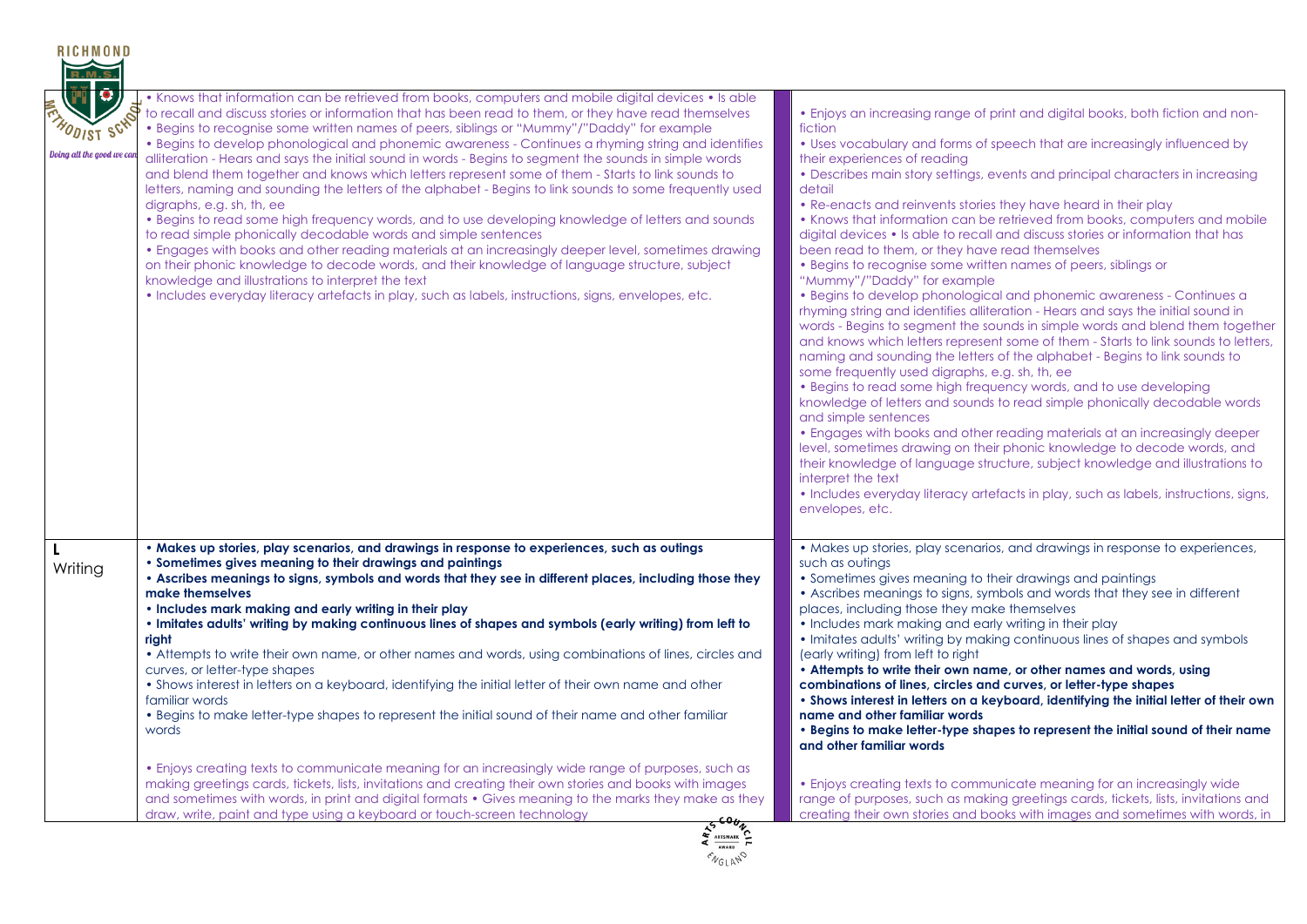| <b>RICHMOND</b><br>FIIC<br><b>FINDDIST SCHOOL</b><br>Doing all the good we can | and writing recognisable letters in sequence, such as in their own name<br>to simple sentences                                                                                                                                                                                                                                                                                                                                                                                                                                                                                                                                                                                                                                                                                                                                                                                                                                                                                                                                                                                                                                                                                                                                                                                                                                                                                                                   | . Begins to break the flow of speech into words, to hear and say the initial sound in words and may<br>start to segment the sounds in words and blend them together • Starts to develop phonic knowledge<br>by linking sounds to letters, naming and sounding some of the letters of the alphabet, identifying letters<br>• Uses their developing phonic knowledge to write things such as labels and captions, later progressing                                                                                                                                                                                                                                                                                                                                                                                                                                                                                                                                                                                                                                                                                                                                                                                                                                                                                                                                                                                                                                                                                                                                                                                                                         | print and digital formats • Gives meaning to the marks they make as they<br>draw, write, paint and type using a keyboard or touch-screen technology<br>• Begins to break the flow of speech into words, to hear and say the initial<br>sound in words and may start to segment the sounds in words and blend them<br>together • Starts to develop phonic knowledge by linking sounds to letters,<br>naming and sounding some of the letters of the alphabet, identifying letters<br>and writing recognisable letters in sequence, such as in their own name<br>. Uses their developing phonic knowledge to write things such as labels and<br>captions, later progressing to simple sentences                                                                                                                                                                                                                                                                                                                                                                                                                                                                                                                                                                                                                                                                                                                                                                                                                                                                                                                                          |                   |  |  |
|--------------------------------------------------------------------------------|------------------------------------------------------------------------------------------------------------------------------------------------------------------------------------------------------------------------------------------------------------------------------------------------------------------------------------------------------------------------------------------------------------------------------------------------------------------------------------------------------------------------------------------------------------------------------------------------------------------------------------------------------------------------------------------------------------------------------------------------------------------------------------------------------------------------------------------------------------------------------------------------------------------------------------------------------------------------------------------------------------------------------------------------------------------------------------------------------------------------------------------------------------------------------------------------------------------------------------------------------------------------------------------------------------------------------------------------------------------------------------------------------------------|-----------------------------------------------------------------------------------------------------------------------------------------------------------------------------------------------------------------------------------------------------------------------------------------------------------------------------------------------------------------------------------------------------------------------------------------------------------------------------------------------------------------------------------------------------------------------------------------------------------------------------------------------------------------------------------------------------------------------------------------------------------------------------------------------------------------------------------------------------------------------------------------------------------------------------------------------------------------------------------------------------------------------------------------------------------------------------------------------------------------------------------------------------------------------------------------------------------------------------------------------------------------------------------------------------------------------------------------------------------------------------------------------------------------------------------------------------------------------------------------------------------------------------------------------------------------------------------------------------------------------------------------------------------|----------------------------------------------------------------------------------------------------------------------------------------------------------------------------------------------------------------------------------------------------------------------------------------------------------------------------------------------------------------------------------------------------------------------------------------------------------------------------------------------------------------------------------------------------------------------------------------------------------------------------------------------------------------------------------------------------------------------------------------------------------------------------------------------------------------------------------------------------------------------------------------------------------------------------------------------------------------------------------------------------------------------------------------------------------------------------------------------------------------------------------------------------------------------------------------------------------------------------------------------------------------------------------------------------------------------------------------------------------------------------------------------------------------------------------------------------------------------------------------------------------------------------------------------------------------------------------------------------------------------------------------|-------------------|--|--|
| White<br>Rose                                                                  | Alive in 5                                                                                                                                                                                                                                                                                                                                                                                                                                                                                                                                                                                                                                                                                                                                                                                                                                                                                                                                                                                                                                                                                                                                                                                                                                                                                                                                                                                                       | Growing 6,7,8                                                                                                                                                                                                                                                                                                                                                                                                                                                                                                                                                                                                                                                                                                                                                                                                                                                                                                                                                                                                                                                                                                                                                                                                                                                                                                                                                                                                                                                                                                                                                                                                                                             | Building 9 & 10                                                                                                                                                                                                                                                                                                                                                                                                                                                                                                                                                                                                                                                                                                                                                                                                                                                                                                                                                                                                                                                                                                                                                                                                                                                                                                                                                                                                                                                                                                                                                                                                                        | Consolid<br>ation |  |  |
| <b>Maths</b><br>Number<br>And<br>Number<br>Patterns                            | Comparison<br>• Compares two small groups of up to five<br>objects, saying when there are the same<br>number of objects in each group, e.g. You've<br>got two, I've got two. Same! Counting<br>• May enjoy counting verbally as far as they<br>can go<br>• Points or touches (tags) each item, saying<br>one number for each item, using the stable<br>order of 1,2,3,4,5.<br>• Uses some number names and number<br>language within play, and may show<br>fascination with large numbers<br>• Begin to recognise numerals 0 to 10<br>Cardinality . Subitises one, two and three<br>objects (without counting)<br>• Counts up to five items, recognising that the<br>last number said represents the total counted<br>so far (cardinal principle)<br>• Links numerals with amounts up to 5 and<br>maybe beyond<br>• Explores using a range of their own marks<br>and signs to which they ascribe mathematical<br>meanings Composition<br>• Through play and exploration, beginning to<br>learn that numbers are made up (composed)<br>of smaller numbers<br>• Beginning to use understanding of number<br>to solve practical problems in play and<br>meaningful activities<br>• Beginning to recognise that each counting<br>number is one more than the one before<br>• Separates a group of three or four objects in<br>different ways, beginning to recognise that<br>the total is still the same<br>Measures | Comparison<br>• Uses number names and symbols when comparing<br>numbers, showing interest in large numbers<br>• Estimates of numbers of things, showing<br>understanding of relative size Counting<br>• Enjoys reciting numbers from 0 to 10 (and beyond)<br>and back from 10 to 0<br>. Increasingly confident at putting numerals in order 0<br>to 10 (ordinality) Cardinality<br>• Engages in subitising numbers to four and maybe<br>five<br>• Counts out up to 10 objects from a larger group<br>• Matches the numeral with a group of items to show<br>how many there are (up to 10) Composition<br>• Shows awareness that numbers are made up<br>(composed) of smaller numbers, exploring partitioning<br>in different ways with a wide range of objects<br>• Begins to conceptually subitise larger numbers by<br>subitising smaller groups within the number, e.g. sees<br>six raisins on a plate as three and three<br>• In practical activities, adds one and subtracts one<br>with numbers to 10<br>• Begins to explore and work out mathematical<br>problems, using signs and strategies of their own<br>choice, including (when appropriate) standard<br>numerals, tallies and "+" or "-"<br><b>Measures</b><br>• Enjoys tackling problems involving prediction and<br>discussion of comparisons of length, weight or<br>capacity, paying attention to fairness and accuracy<br>• Becomes familiar with measuring tools in everyday<br>experiences and play<br>• Is increasingly able to order and sequence events<br>using everyday language related to time<br><b>Beginning to experience measuring time with Propers</b><br>and calendars | Comparison<br>• Uses number names and symbols when comparing<br>numbers, showing interest in large numbers<br>• Estimates of numbers of things, showing understanding of<br>relative size Counting<br>• Enjoys reciting numbers from 0 to 10 (and beyond) and<br>back from 10 to 0<br>• Increasingly confident at putting numerals in order 0 to 10<br>(ordinality) Cardinality<br>• Engages in subitising numbers to four and maybe five<br>• Counts out up to 10 objects from a larger group<br>• Matches the numeral with a group of items to show how<br>many there are (up to 10) Composition<br>• Shows awareness that numbers are made up (composed)<br>of smaller numbers, exploring partitioning in different ways<br>with a wide range of objects<br>• Begins to conceptually subitise larger numbers by subitising<br>smaller groups within the number, e.g. sees six raisins on a<br>plate as three and three<br>• In practical activities, adds one and subtracts one with<br>numbers to 10<br>• Begins to explore and work out mathematical problems,<br>using signs and strategies of their own choice, including<br>(when appropriate) standard numerals, tallies and "+" or "-"<br>Measures<br>• Enjoys tackling problems involving prediction and discussion<br>of comparisons of length, weight or capacity, paying<br>attention to fairness and accuracy<br>• Becomes familiar with measuring tools in everyday<br>experiences and play<br>• Is increasingly able to order and sequence events using<br>everyday language related to time<br>• Beginning to experience measuring time with timers and<br>calendars |                   |  |  |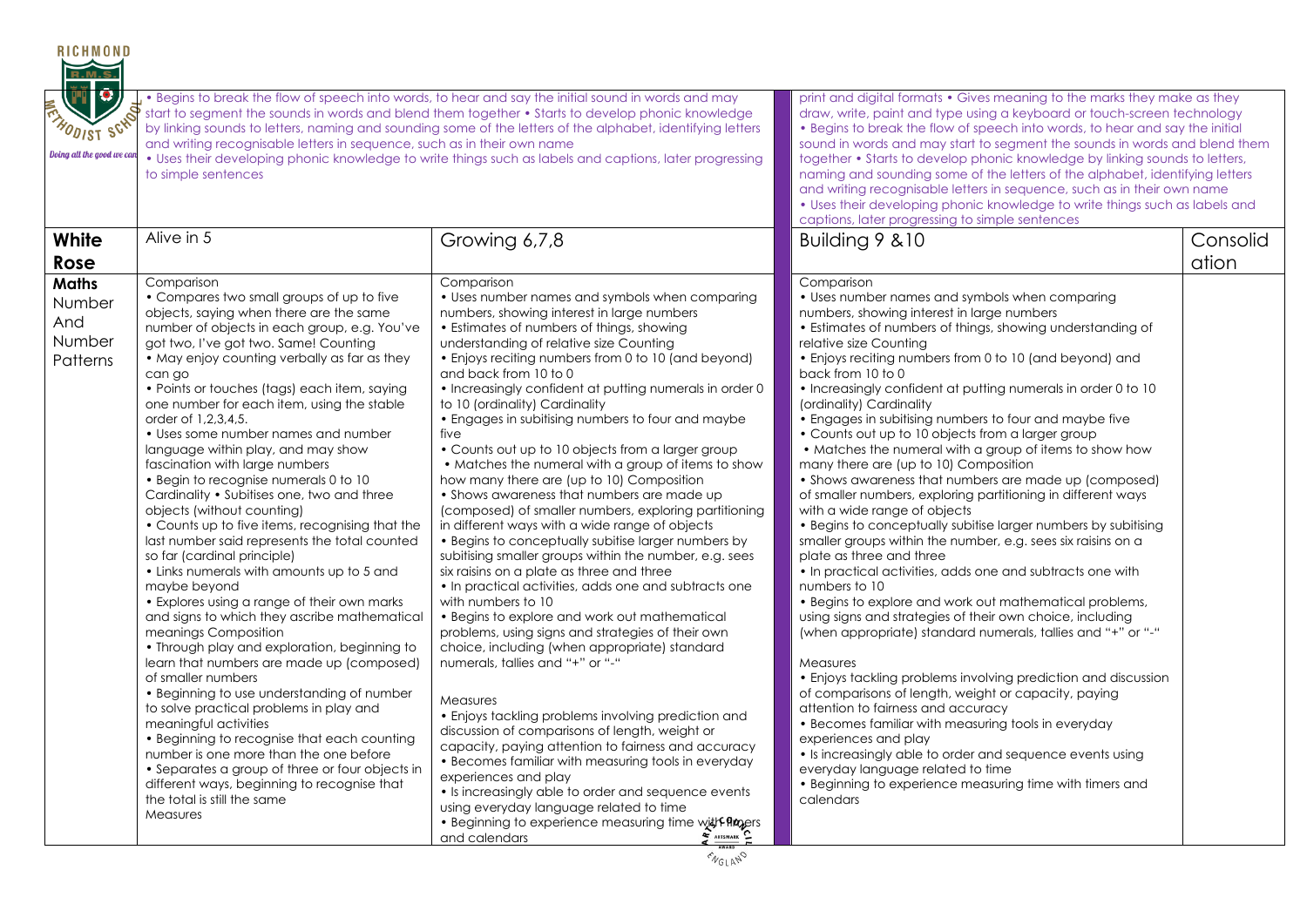| <b>RICHMOND</b><br>R.M                                  |                                                                                                                                                 |                                                                                                                                                                                  |         |  |                                                                                                                                                                                                                                                                                                                                                                                                              |
|---------------------------------------------------------|-------------------------------------------------------------------------------------------------------------------------------------------------|----------------------------------------------------------------------------------------------------------------------------------------------------------------------------------|---------|--|--------------------------------------------------------------------------------------------------------------------------------------------------------------------------------------------------------------------------------------------------------------------------------------------------------------------------------------------------------------------------------------------------------------|
| <b>ANDUIST SCAP</b>                                     | . In meaningful contexts, finds the longer or<br>shorter, heavier or lighter and more/less full of<br>two items                                 |                                                                                                                                                                                  |         |  |                                                                                                                                                                                                                                                                                                                                                                                                              |
| Doing all the good we can                               | Nursery continues on the above but<br>Reception moves to Range 6<br>Nursery checklist to achieve all<br>of the above by the end of<br>the term. |                                                                                                                                                                                  |         |  |                                                                                                                                                                                                                                                                                                                                                                                                              |
| U the W<br>Past and<br>Present                          |                                                                                                                                                 | • Remembers and talks about<br>significant events in their own<br>experience<br>• Talks about past and present events<br>in their own life and in the lives of<br>family members |         |  |                                                                                                                                                                                                                                                                                                                                                                                                              |
| U the W<br>People,<br>Culture<br>and<br>Communi<br>ties |                                                                                                                                                 | • Shows interest in different<br>occupations and ways of life indoors<br>and outdoors                                                                                            | AS COUN |  | • Shows<br>interest in the<br>lives of<br>people who<br>are familiar to<br>them<br>• Enjoys<br>joining in with<br>family<br>customs and<br>routines<br>• Recognises<br>and describes<br>special times<br>or events for<br>family or<br>friends<br>• Knows some<br>of the things<br>that make<br>them unique,<br>and can talk<br>about some<br>of the<br>similarities<br>and<br>differences in<br>relation to |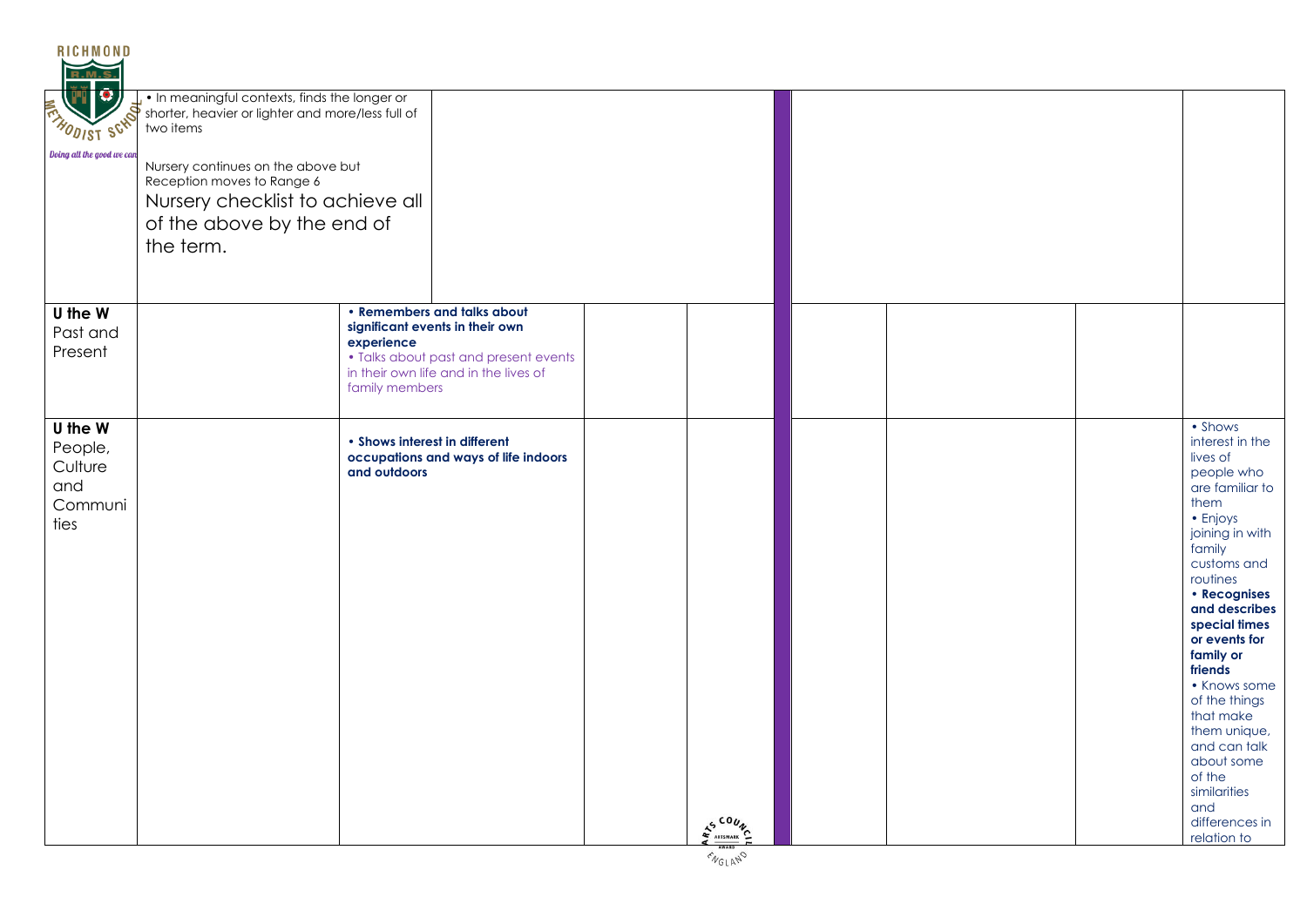| <b>R.M.S</b>                                      |                                                                                                                                                                                                                                                                                                                                                                                                                                              |  |  |  |                                                                                                                                                                                                                                                                                                                                                                                      |
|---------------------------------------------------|----------------------------------------------------------------------------------------------------------------------------------------------------------------------------------------------------------------------------------------------------------------------------------------------------------------------------------------------------------------------------------------------------------------------------------------------|--|--|--|--------------------------------------------------------------------------------------------------------------------------------------------------------------------------------------------------------------------------------------------------------------------------------------------------------------------------------------------------------------------------------------|
| <b>FRANDIST SCKO</b><br>Doing all the good we can |                                                                                                                                                                                                                                                                                                                                                                                                                                              |  |  |  | friends or<br>family<br>• Enjoys<br>joining in with<br>family<br>customs and<br>routines<br>• Knows that<br>other children<br>do not always<br>enjoy the<br>same things,<br>and is<br>sensitive to<br>this<br>• Knows<br>about<br>similarities<br>and<br>differences<br>between<br>themselves<br>and others,<br>and among<br>families,<br>communities,<br>cultures and<br>traditions |
| U the W<br>The<br>Natural<br>World                | • Comments and asks<br>questions about aspects of<br>their familiar world such as the<br>place where they live or the<br>natural world<br>. Talks about why things<br>happen and how things work<br>• Developing an<br>understanding of growth,<br>decay and changes over time<br>• Shows care and concern for<br>living things and the<br>environment<br>• Begin to understand the<br>effect their behaviour can<br>have on the environment |  |  |  |                                                                                                                                                                                                                                                                                                                                                                                      |

**RICHMOND** 

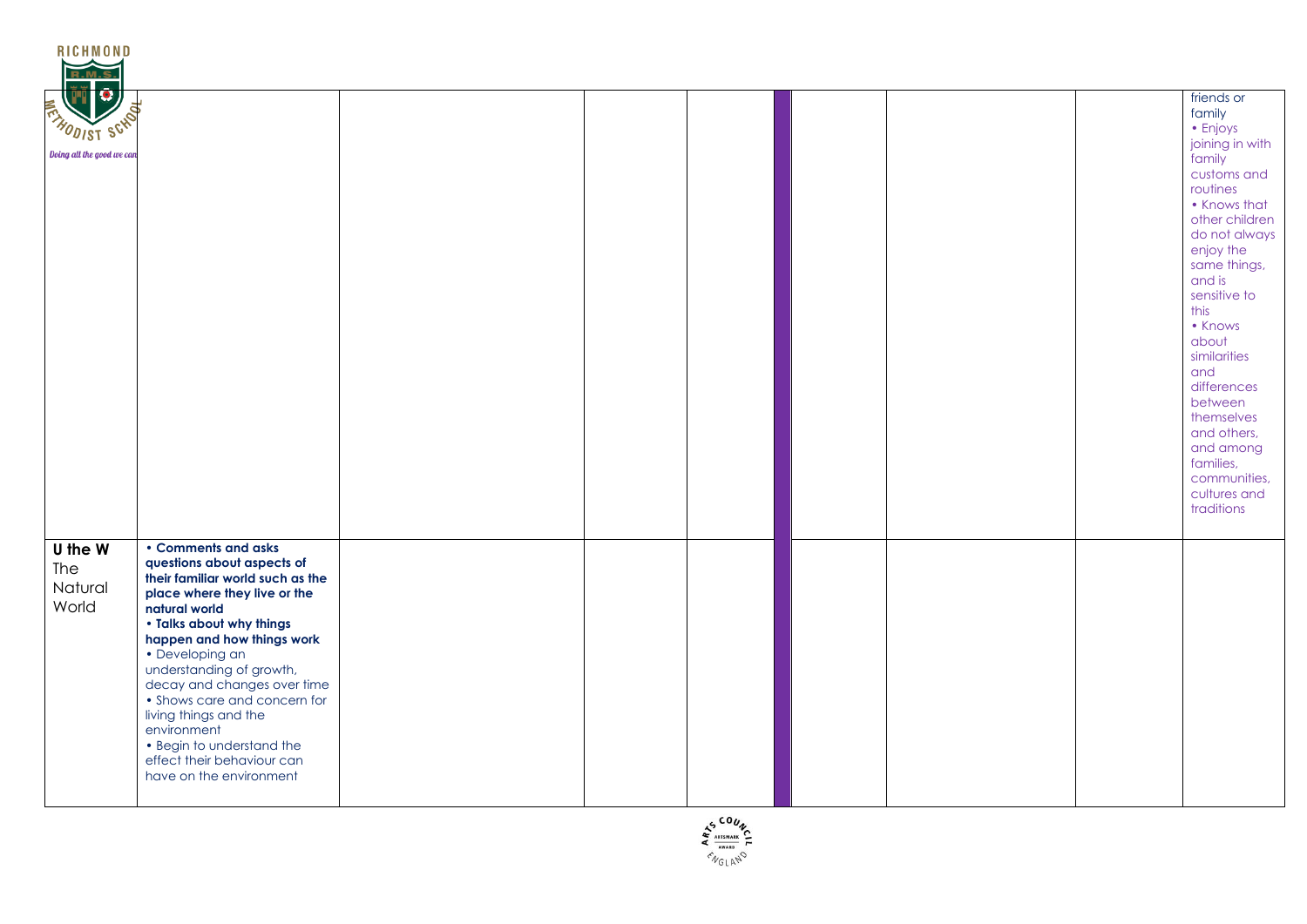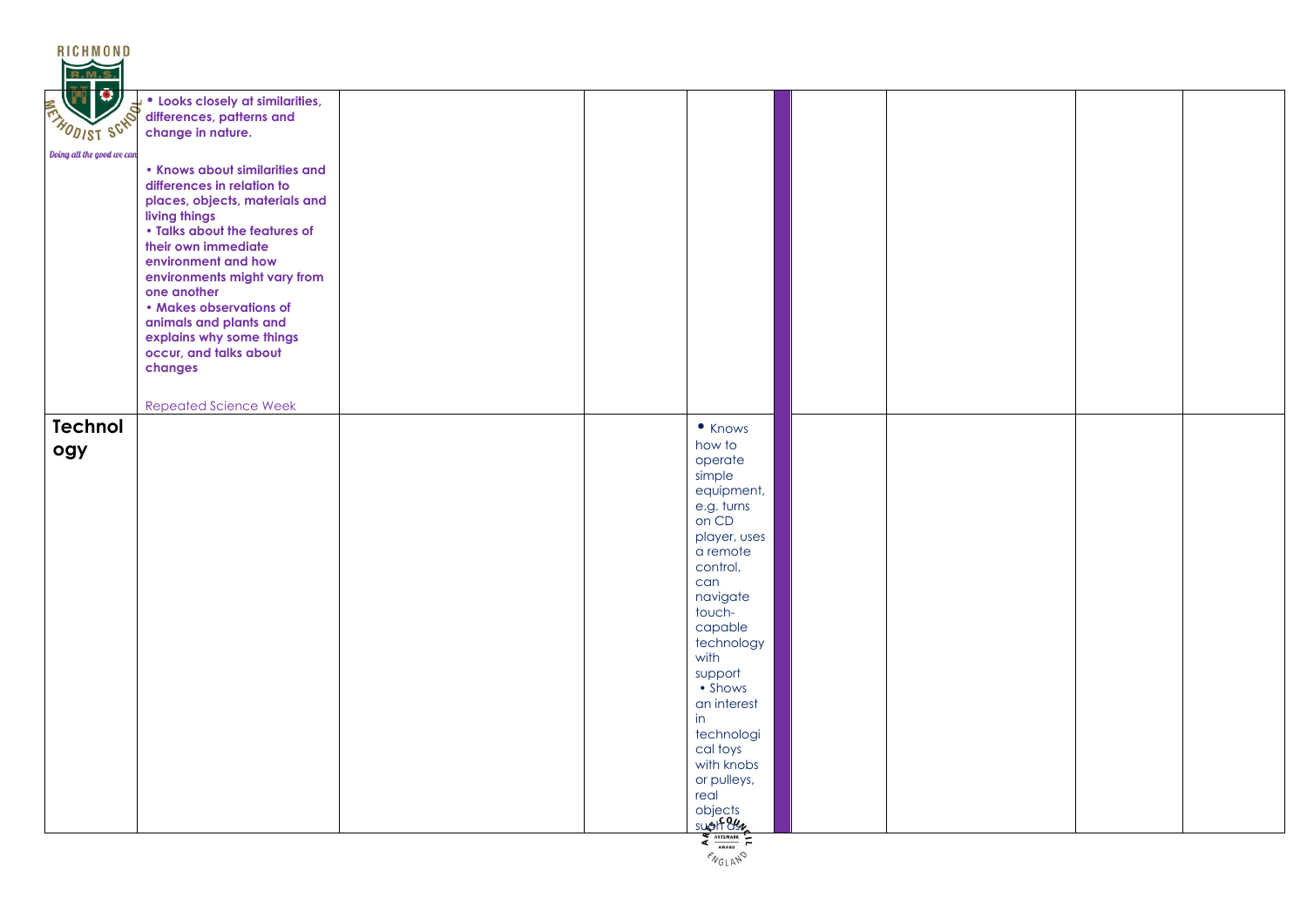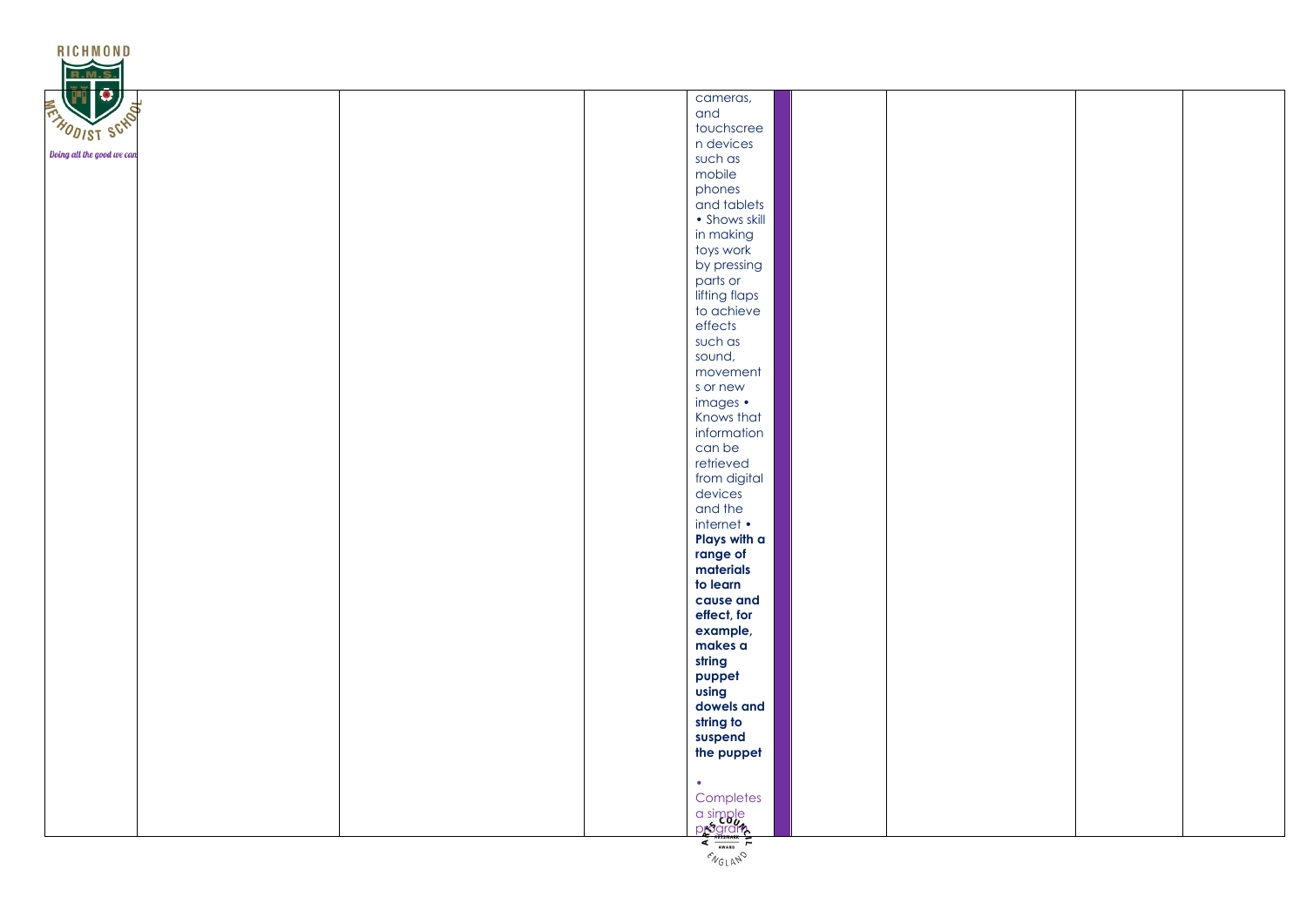| <b>RICHMOND</b>              |                          |                                                                               |                           |                                |  |
|------------------------------|--------------------------|-------------------------------------------------------------------------------|---------------------------|--------------------------------|--|
| 10<br><b>FRANDIST SCHOOL</b> |                          | on<br>electronic<br>devices •                                                 |                           |                                |  |
| Doing all the good we can    |                          | Uses ICT                                                                      |                           |                                |  |
|                              |                          | hardware<br>to interact                                                       |                           |                                |  |
|                              |                          | with age<br>appropriat                                                        |                           |                                |  |
|                              |                          | $\mathsf{e}$<br>computer                                                      |                           |                                |  |
|                              |                          | software<br>$\cdot$ Can                                                       |                           |                                |  |
|                              |                          | create                                                                        |                           |                                |  |
|                              |                          | content<br>such as a                                                          |                           |                                |  |
|                              |                          | video<br>recording,                                                           |                           |                                |  |
|                              |                          | stories,<br>and/or                                                            |                           |                                |  |
|                              |                          | draw a                                                                        |                           |                                |  |
|                              |                          | picture on<br>screen                                                          |                           |                                |  |
|                              |                          | • Develops<br>digital                                                         |                           |                                |  |
|                              |                          | literacy<br>skills by                                                         |                           |                                |  |
|                              |                          | being able<br>to access,                                                      |                           |                                |  |
|                              |                          | understand                                                                    |                           |                                |  |
|                              |                          | and<br>interact                                                               |                           |                                |  |
|                              |                          | with a<br>range of                                                            |                           |                                |  |
|                              |                          | technologi<br>es                                                              |                           |                                |  |
|                              |                          | • Can use<br>the internet                                                     |                           |                                |  |
|                              |                          | with adult                                                                    |                           |                                |  |
|                              |                          | supervision<br>to find and                                                    |                           |                                |  |
|                              |                          | retrieve<br>information                                                       |                           |                                |  |
|                              |                          | of interest<br>to them                                                        |                           |                                |  |
| EA&D                         | • Explores<br>and learns |                                                                               | • Continues<br>to explore | · Uses various<br>construction |  |
| Creating<br>with             | how sounds<br>and        |                                                                               | colour and<br>how colours | materials, e.g.                |  |
| Materials                    | movements                | $s^{500}\%$<br>$\overline{\left( \begin{array}{c} 1 \ 1 \end{array} \right)}$ |                           | joining pieces,<br>stacking    |  |

 $\epsilon_{N_{GLA}N}$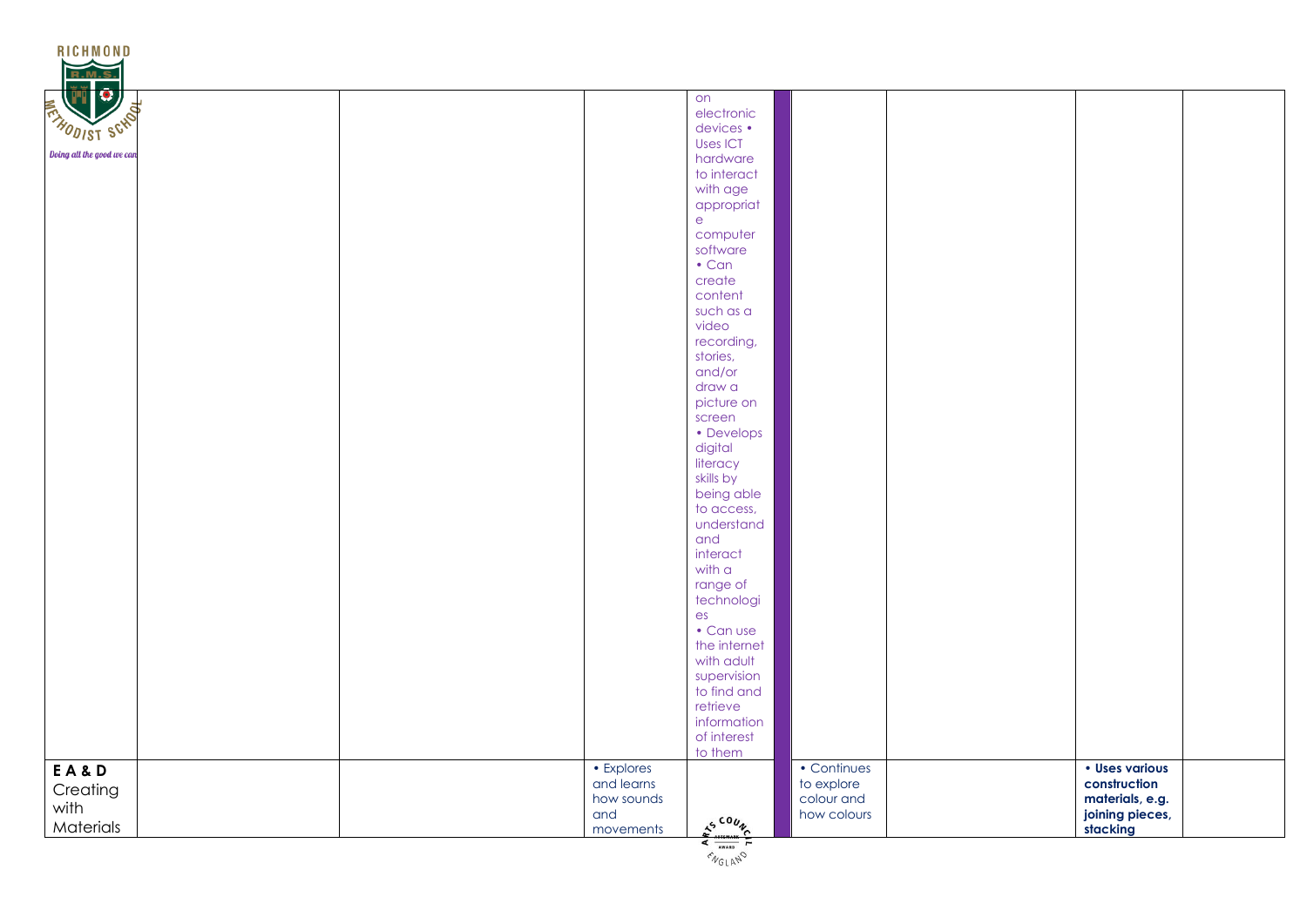| <b>RICHMOND</b><br><b>TI C</b> | can be              | can be       | vertically and                |
|--------------------------------|---------------------|--------------|-------------------------------|
|                                |                     |              |                               |
|                                | changed             | changed      | horizontally,                 |
| <b>Example times</b>           | $\cdot$ Sings       | • Develops   | balancing,                    |
|                                | familiar songs,     | an           | making                        |
| Doing all the good we can      | e.g. pop            | understandi  | enclosures                    |
| range of                       | songs, songs        | ng of using  | and creating                  |
| ways, e.g.                     | from TV             | lines to     | spaces                        |
| mirroring,                     | programmes,         | enclose a    | • Uses tools for              |
| creating                       | rhymes, songs       | space, and   | a purpose                     |
| own                            | from home           | begins to    | • Uses their                  |
| movement                       | • Taps out          | use drawing  | increasing                    |
| patterns                       | simple              | to represent | knowledge                     |
| • Enjoys                       | repeated            | actions and  | and                           |
| joining in                     | rhythms             | objects      | understanding                 |
| with                           | • Develops          | based on     | of tools and                  |
| moving,                        | an                  | imagination, | materials to                  |
| dancing                        | understandin        | observation  | explore their                 |
|                                | g of how to         | and          | interests and                 |
| and ring                       |                     |              |                               |
| games                          | create and          | experience   | enquiries and                 |
| • Begins to                    | use sounds          |              | develop their                 |
| build a                        | intentionally       |              | thinking                      |
| collection of                  |                     |              | • Develops                    |
| songs and                      | • Makes             |              | their own                     |
| dances                         | music in a          |              | ideas through                 |
| • Expresses                    | range of            |              | experimentati                 |
| and                            | ways, e.g.          |              | on with diverse               |
| communica                      | plays with          |              | materials, e.g.               |
| tes working                    | sounds              |              | light,                        |
| theories,                      | creatively,         |              | projected                     |
| feelings and                   | plays along to      |              | image, loose                  |
| understandi                    | the beat of         |              | parts,                        |
| ngs using a                    | the song they       |              | watercolours,                 |
| range of art                   | are singing or      |              | powder paint,                 |
|                                | music they          |              |                               |
| forms, e.g.                    |                     |              | to express and<br>communicate |
| movement,                      | are listening<br>to |              |                               |
| dance,                         |                     |              | their                         |
| drama,                         |                     |              | discoveries                   |
| music and                      |                     |              | and                           |
| the visual                     |                     |              | understanding                 |
| arts.                          |                     |              |                               |
|                                |                     |              |                               |
| EA&D                           | • Creates           |              | • Uses                        |
|                                | representatio       |              | available                     |
| Being                          | ns of both          |              | resources to                  |
| Imaginati                      | imaginary           |              | create props                  |
| ve and                         | and real-life       |              | or creates                    |
| Exploring                      | ideas, events,      |              | imaginary                     |
|                                | people and          |              | ones to                       |
|                                | AS COUN<br>objects  |              | support play                  |
|                                |                     |              |                               |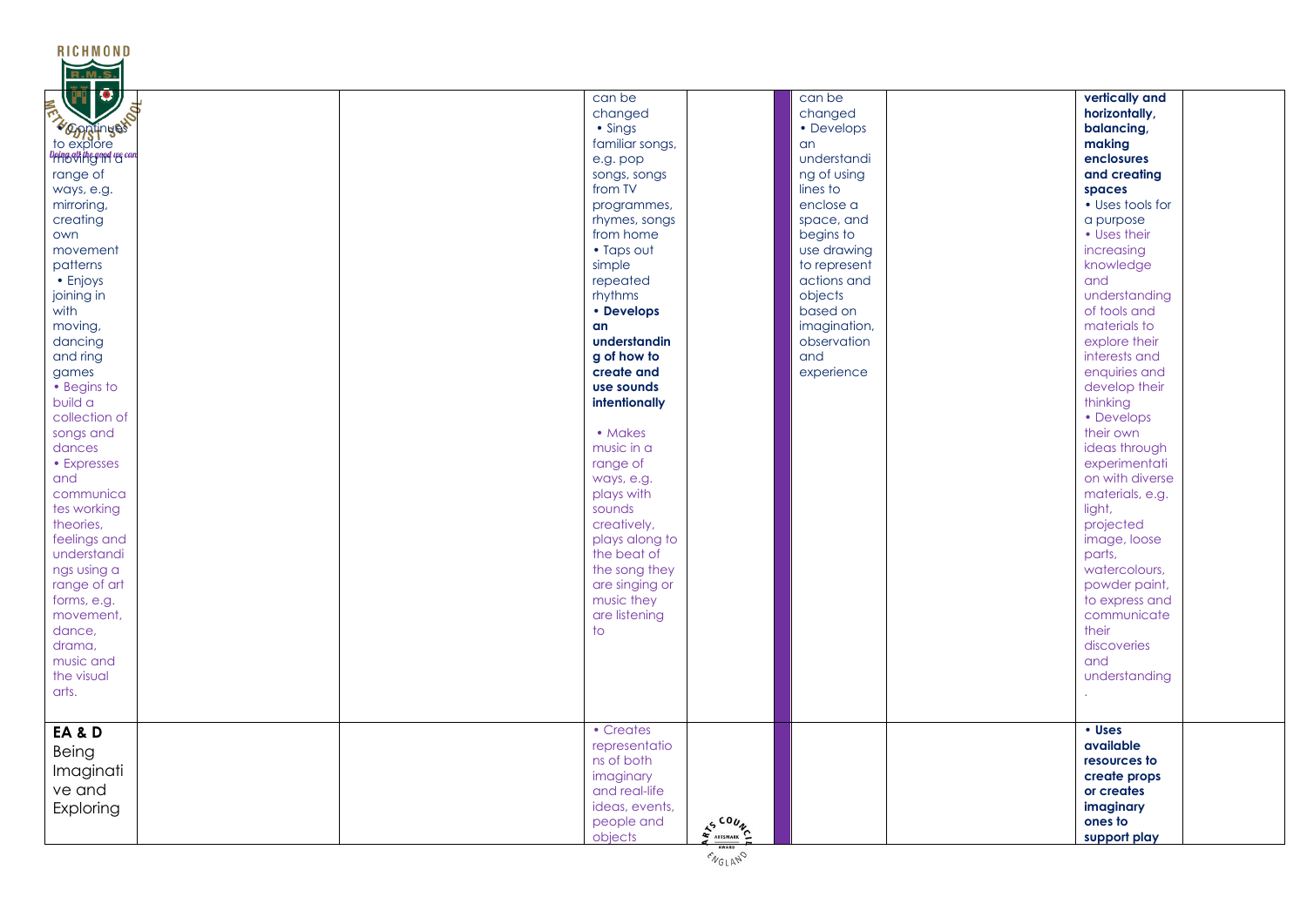| RICHMOND        |  |                                                        |  |                 |  |
|-----------------|--|--------------------------------------------------------|--|-----------------|--|
| <b>R.M.S</b>    |  |                                                        |  |                 |  |
|                 |  |                                                        |  | $\bullet$ Offer |  |
| EMPLOYED SCRIBE |  |                                                        |  | children a      |  |
|                 |  |                                                        |  |                 |  |
|                 |  |                                                        |  | wide variety of |  |
|                 |  |                                                        |  | materials and   |  |
|                 |  |                                                        |  | resources,      |  |
| what is         |  |                                                        |  | both inside     |  |
| observed,       |  |                                                        |  | and outside     |  |
| adding          |  |                                                        |  | that stimulate  |  |
| variations      |  |                                                        |  | their           |  |
| and then        |  |                                                        |  | imagination to  |  |
| doing it        |  |                                                        |  | build, to       |  |
| spontaneou      |  |                                                        |  | become, to      |  |
| sly             |  |                                                        |  | represent and   |  |
| · Engages       |  |                                                        |  | experiment      |  |
| in              |  |                                                        |  | with their      |  |
| imaginative     |  |                                                        |  | imaginative     |  |
| play based      |  |                                                        |  | play and        |  |
| on own          |  |                                                        |  | thinking.       |  |
| ideas or first- |  |                                                        |  |                 |  |
| hand or         |  |                                                        |  |                 |  |
|                 |  |                                                        |  |                 |  |
| peer            |  |                                                        |  |                 |  |
| experiences     |  |                                                        |  |                 |  |
|                 |  |                                                        |  |                 |  |
|                 |  |                                                        |  |                 |  |
| • Plays         |  |                                                        |  |                 |  |
| alongside       |  |                                                        |  |                 |  |
| other           |  |                                                        |  |                 |  |
| children        |  |                                                        |  |                 |  |
| who are         |  |                                                        |  |                 |  |
| engaged in      |  |                                                        |  |                 |  |
| the same        |  |                                                        |  |                 |  |
| theme           |  |                                                        |  |                 |  |
| • Co-create     |  |                                                        |  |                 |  |
| stories with    |  |                                                        |  |                 |  |
| children        |  |                                                        |  |                 |  |
| based on        |  |                                                        |  |                 |  |
| their ideas,    |  |                                                        |  |                 |  |
| experiences     |  |                                                        |  |                 |  |
| and the         |  |                                                        |  |                 |  |
| people and      |  |                                                        |  |                 |  |
| places they     |  |                                                        |  |                 |  |
|                 |  |                                                        |  |                 |  |
| know well or    |  |                                                        |  |                 |  |
| imaginary       |  |                                                        |  |                 |  |
| ones.           |  |                                                        |  |                 |  |
| • Initiates     |  |                                                        |  |                 |  |
| new             |  |                                                        |  |                 |  |
| combinatio      |  |                                                        |  |                 |  |
| ns of           |  |                                                        |  |                 |  |
| movements       |  | $\frac{2^{5}}{4} \frac{100 \text{ m}}{1000 \text{ m}}$ |  |                 |  |
|                 |  |                                                        |  |                 |  |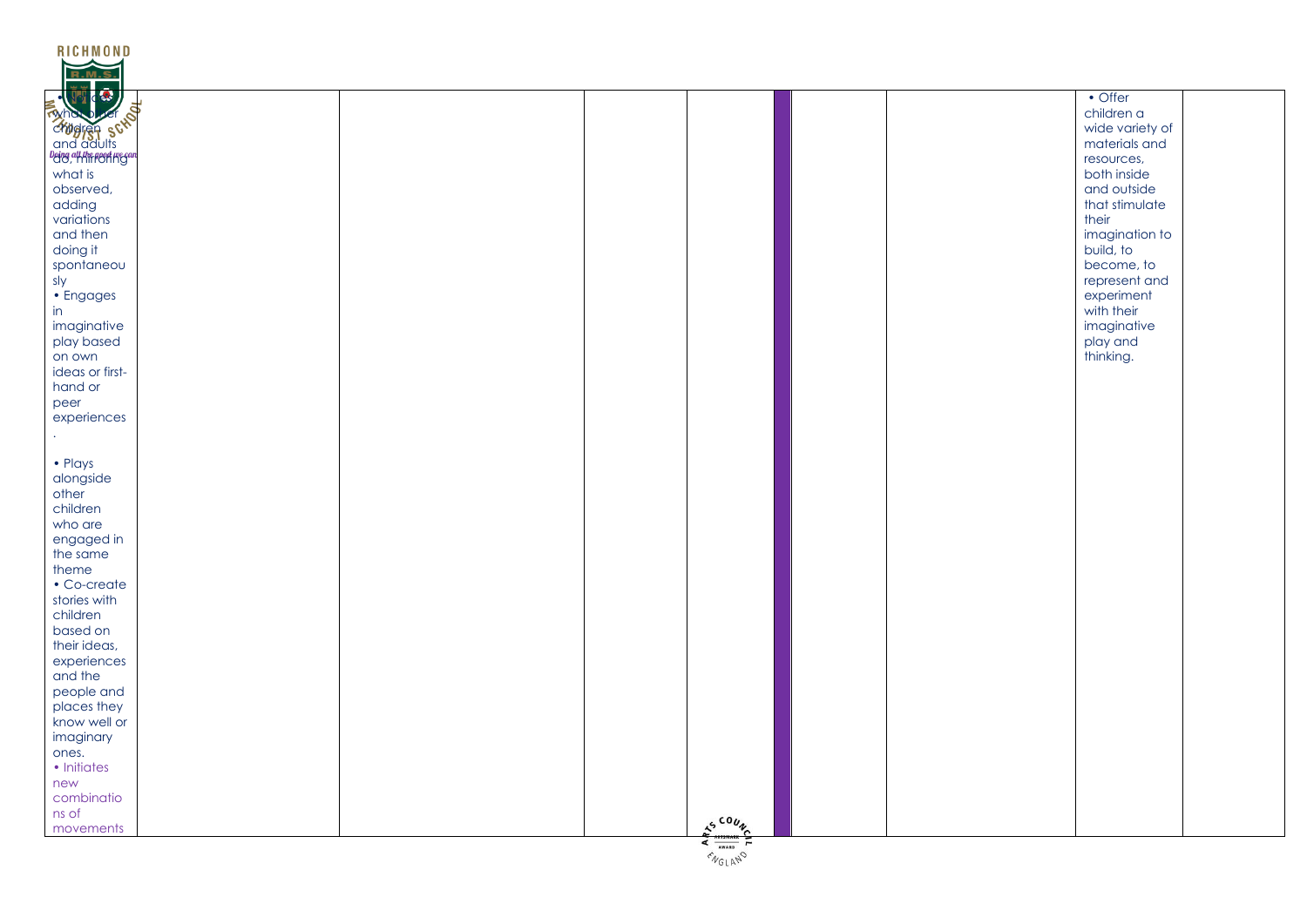